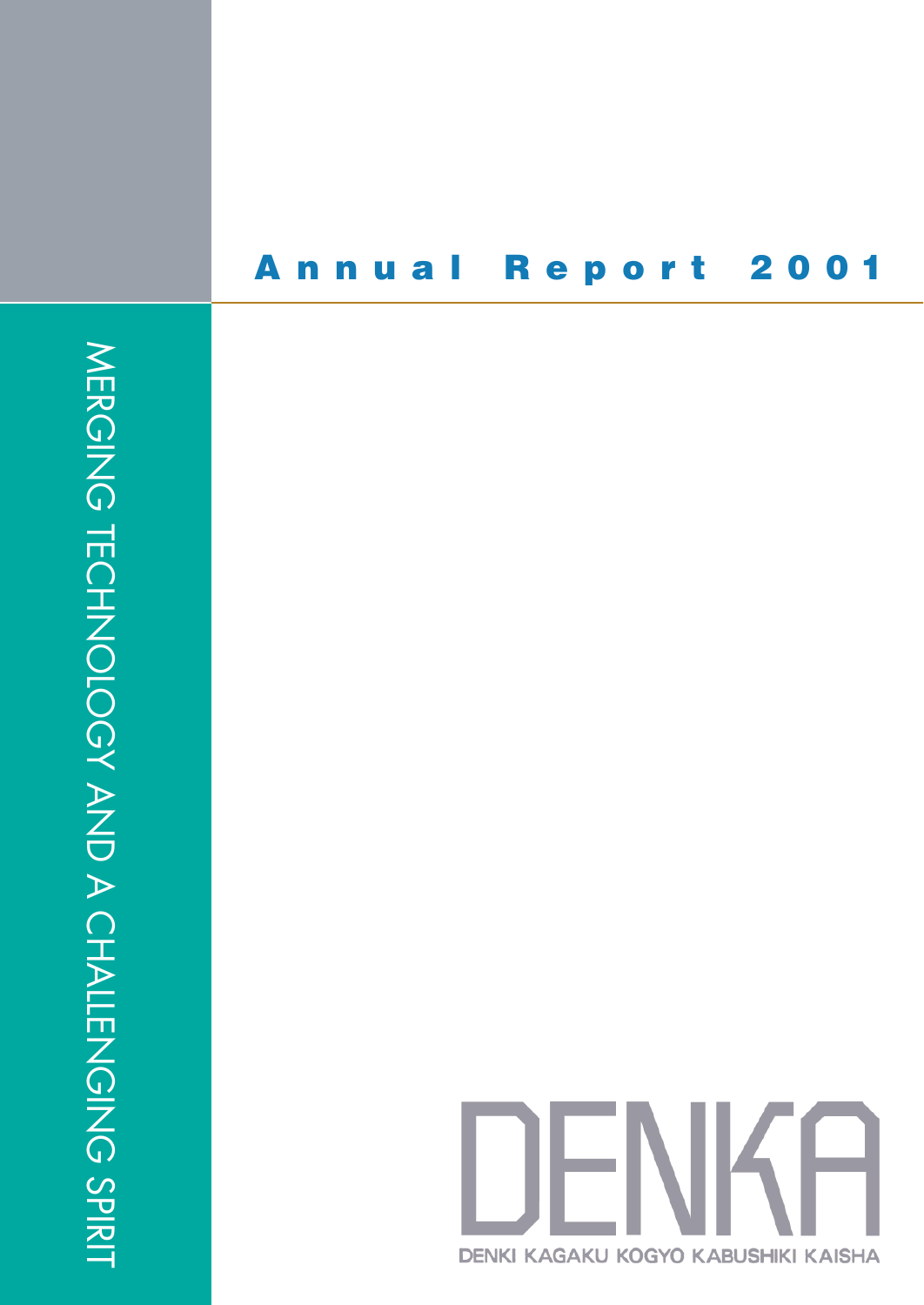# **DENKA Group Overview**

The business of the DENKA Group, which consists of DENKI KAGAKU KOGYO KABUSIKI KAISYA, its 55 subsidiaries and 56 affiliated companies, has developed in 4 major divisions: petrochemical products, specialized chemical products, cement and construction materials, and pharmaceutical and other products. The share of total sales of these divisions in the current term have been as follows: petrochemicals: 31.2%; specialized chemical products: 38.9%; cement and construction materials: 14.1%; and pharmaceutical and other products: 15.8%.



# **Petrochemical Products Division**

In this division with the product categories of styrene and ABS, resins, synthesized chemical products and functional resins, major products include polystyrene, ABS resins, styrene monomers, CLEAREN, transparent resins, acetic acid, vinyl acetate, and POVAL.

We have been working to improve our international competitiveness in the general-purpose resin sector through drastic cost reductions and strategic alliances. In the functional resins sector, which includes transparent resins and CLEAREN, etc., our competitive strength has been enhanced in the aspect of quality through enhanced functionality based on application of our original technologies, with the result that this product is positioned as one of our focused growing market areas (3 focused businesses).

### **Subsidiaries and affiliated companies**

Chiba Styrene Monomer Limited Company, DENKA Singapore Private Limited, TOYO STYRENE CO., LTD., and 6 other companies



# **Specialized Chemical Products Division**

The product categories in this division include resin finishing products, fertilizers and inorganic products, organic chemical products, and electronic and functional materials. Major products include electronics packaging products, food packaging products, fertilizers, carbide, refractory materials, chloroprene rubber, acetylene black, fused silica filler, electronic circuit boards, fine ceramics, etc. Among these products, the resin finishing products sector, which includes electronics packaging products for electronic parts such as carrier tape materials and food packaging products, as well as the thermal management business in the electronic and functional materials sector, which answers the requirements for thermal countermeasures with such products as fused silica filler, used as a sealing material for increasingly high performance semiconductors, electronic

circuit boards and fine ceramics, are positioned among the 3 focused businesses.

### **Subsidiaries and affiliated companies**

Toyo Chemical Co., Ltd., DENKA POLYMER Co., Ltd., DENKA Singapore Private Limited, DENKA Advantech Private Limited, HINODE KAGAKU KOGYO KABUSHIKI KAISHA, NISHI NIHON KOUATUGAS CO., LTD., and other 19 companies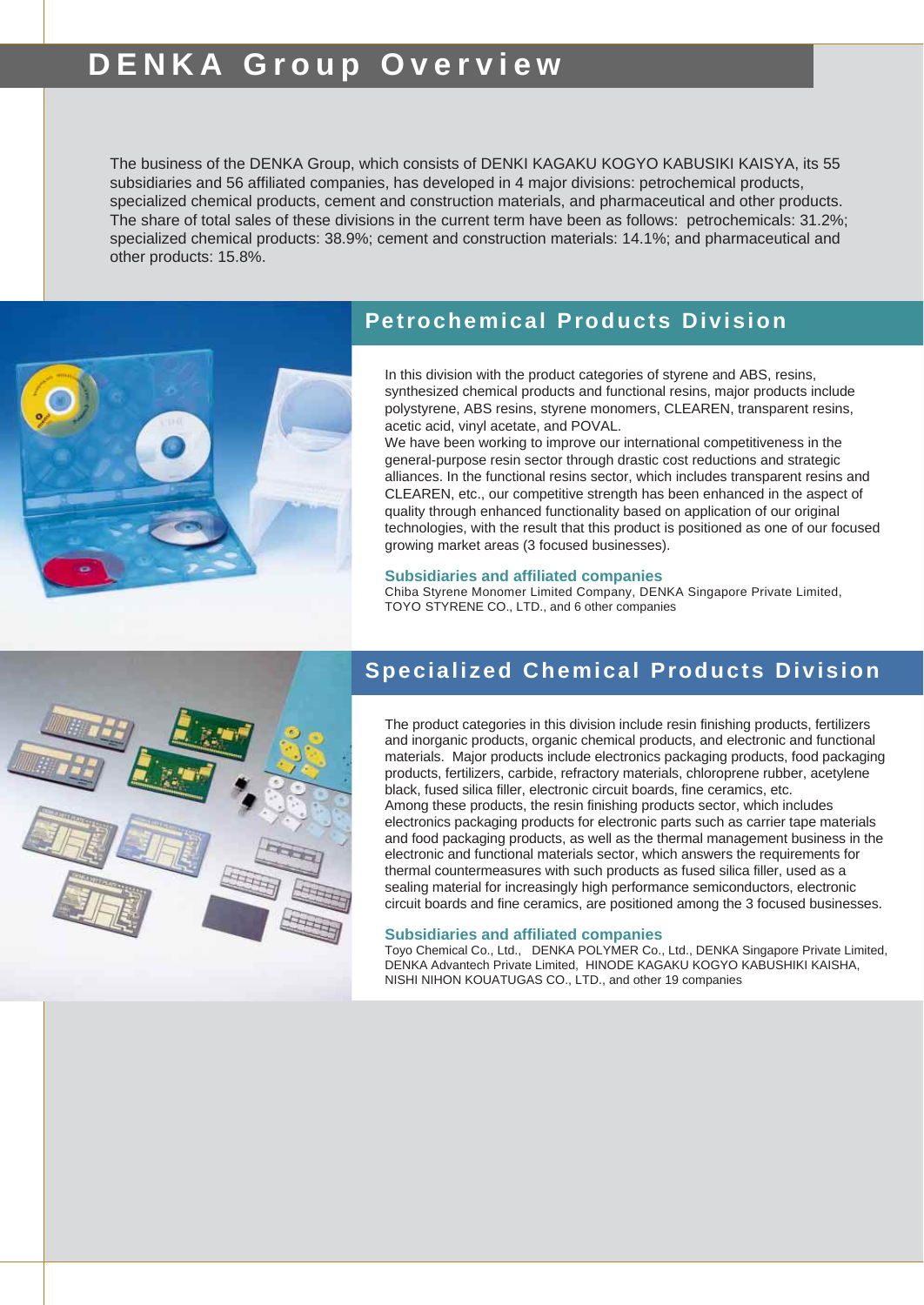

# **Cement and Construction Materials Division**

This division, which includes cement and special cement additives products, provides, in addition to cement materials, special cement additives such as expansibility additives, high-strength additives, and quick-setting and quickhardening additives, as well as implementation technologies for concrete rehabilitation.

Various additives as well as rehabilitation and protection systems for concrete have been drawing more and more attention in response to the increased demand for repair and reinforcement of concrete structures in recent years, making this special cement additives sector one of our 3 focused businesses.

### **Subsidiaries and affiliated companies**

DENKA Ready-Mixed Concrete Takayama Co., Ltd. and other 49 companies

# **Pharmaceutical and Other Products Division**

Major products in the pharmaceutical products division include vaccines, diagnostic chemicals and veterinary medicines, etc. This division also operates plant engineering and securities businesses.

The pharmaceutical products division commercialized a new drug called SUVENYL in August, 2000, which improves joint function (using high molecular weight hyaluronic acid). Demand for SUVENYL is expanding, and we are working to promote and strengthen sales to make it a new pillar of our pharmaceutical business.

#### **Subsidiaries and affiliated companies**

DENKA Seiken Co., Ltd., Denka Pharmaceutical Co., Ltd., YAMATOMI Trading Co., Ltd., DENKA CONSULTANT & ENGINEERING CO., LTD., The Naruse Securities Co., Ltd., and 23 other companies



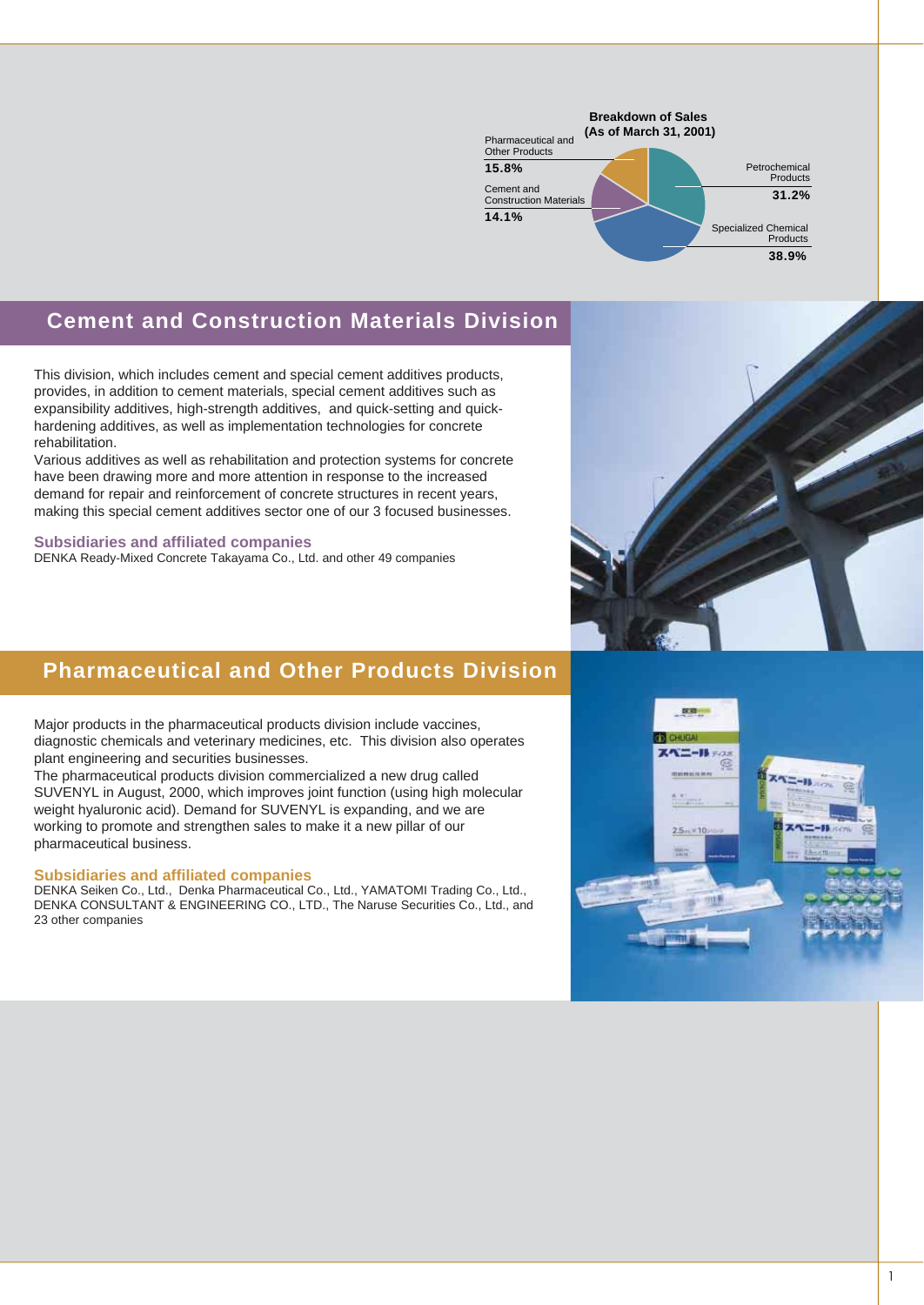# **Financial Highlights**

**Denki Kagaku Kogyo Kabushiki Kaisha and Consolidated Subsidiaries**

|                                                          | Millions of Yen | Thousands of<br>U.S. Dollars |             |
|----------------------------------------------------------|-----------------|------------------------------|-------------|
| Years ended 31 March, 2001 and 2000                      | 2001            | 2000                         | 2001        |
| <b>Net Sales</b>                                         | ¥ 272,274       | ¥ 256,273                    | \$2,197,530 |
| Operating Income                                         | 27,319          | 25,998                       | 220,492     |
| Income before Income Taxes                               | 11,098          | 13,828                       | 89,572      |
| Net Income                                               | 5,636           | 8,319                        | 45,488      |
| <b>Total Assets</b>                                      | 369,029         | 379,293                      | 2,978,442   |
| <b>Total Shareholders' Equity</b>                        | 92,523          | 90.195                       | 746,755     |
| Net Income (Loss) per Share (in Yen and U.S. Dollars)    | 12.27           | 17.87                        | 0.10        |
| Shareholders' Equity per Share (in Yen and U.S. Dollars) | 201.39          | 196.33                       | 1.63        |

Note : Yen amounts are translated into dollars at a rate of ¥123.90=U.S.\$1.





**T** Total Assets Return on Assets (%)

100,000

200,000

300,000

400,000

## **Shareholders' Equity and Return on Equity**

**Shareholders' Equity** Return on Equity (%) *Millions of Yen*

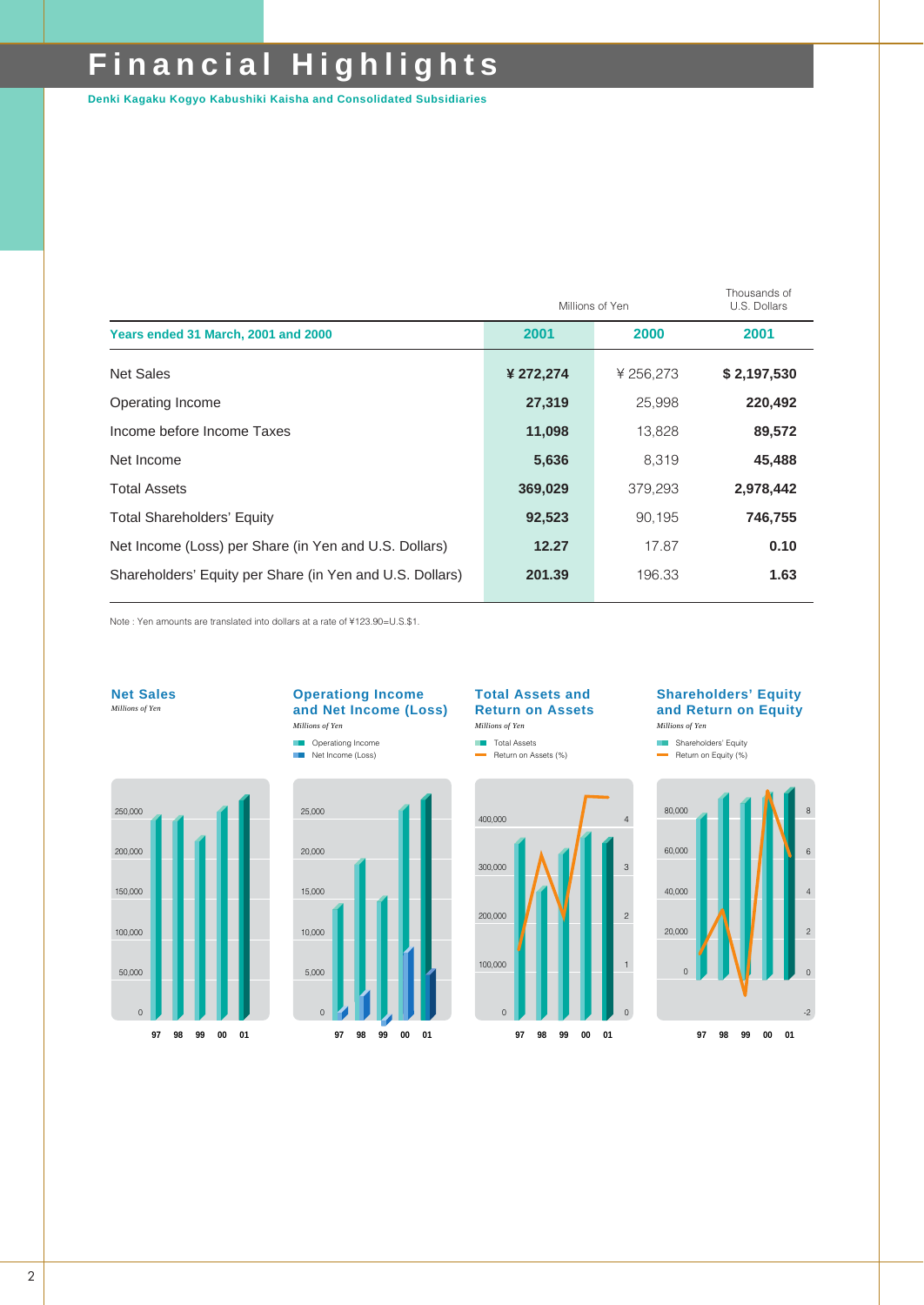In the current term, in addition to all the members of our group dedicating their efforts to expanding our business capacities and revising the selling prices of our products, we have aimed at improving our profitability still further and expanding our enterprise value. This has involved additional measures, begun in years past, to reduce costs to the furthest extent possible, to reallocate our management resources in the 3 focused businesses, "Functional Resins and Resin Processing Products," "Electronic and Functional Materials" and "Special Cement Additives" and to incorporate positive improvements into our business portfolio. As a result, the consolidated sales of our group in the current term were ¥272,274 million (US\$2,198million), up 6.2% compared to the previous year, and the consolidated operating income was ¥27,319 million (US\$220million), an increase of 5.1% compared to the previous year. This means that the ratio of sales to operating income was 10.0%.

The current term has, generally speaking, seen the Japanese economy slowly getting back on the recovery track, helped by private capital investments which are focused mainly in IT-related fields, and by an increase in exports as a result of the recovering Asian economy. Personal consumption expenditures, however, have not reached the full-fledged recovery stage yet, while the slowdown in the U.S. economy since the autumn of 2000 has exacerbated the adverse effects of the protracted slump on the economy. There are even growing signs that the economy will remain stalled up to the end of the term. Although production levels have remained high in the chemical industry due to a recovery of domestic demand and increased exports, the costs of crude oil and naphtha have remained high, causing a drastic rise in raw material costs that further weighs on corporate profit margins. We believe our achievements in the current term under such harsh business conditions have been due to expanded growth in the focused business areas that has exceeded our expectations. In addition, existing product areas, such as chloroprene and electric furnaces, have performed better than anticipated, and have added multiplier effects to the other factors contributing to the heightened business results. As one of the earlier companies in the industry,

Denka has been making efforts to achieve more efficient, streamlined management aimed at recovery and enhancement of our corporate structure. We have restructured unprofitable divisions, including

those in affiliated



Toshio Hiruma, President Tsuneo Yano, Chairman

companies, such as real estate, securities, and food packaging operations. The general-purpose resins sector, with such products as vinyl chloride and polystyrene, has been enhanced by alliances with other companies in the industry. Management resources have also been reorganized to concentrate on the 3 focused businesses mentioned above in order to improve profitability.

Our efforts resulted in increased revenues and operating profits for three consecutive terms, both in consolidated and non-consolidated bases, as well as in dramatic improvement in the breakeven point. This leads us to conclude that we have acquired sufficient strength to make our company fairly resistant to recession, though we still face the critical issue of improving our financial standing. We consider the present time as an opportune stage for new growth, and we are determined to refocus our management away from a defensive to an offensive stance, aiming at new development and growth. While continuing our efforts toward rationalization and enhancement of our financial standing, we will also be actively implementing various measures for spurring the company's growth. We hope to continue to enjoy your full and enthusiastic support as we advance during the coming year.

June 2001

Tsuneo Yano Chairman

Toohia Hiruma

Toshio Hiruma President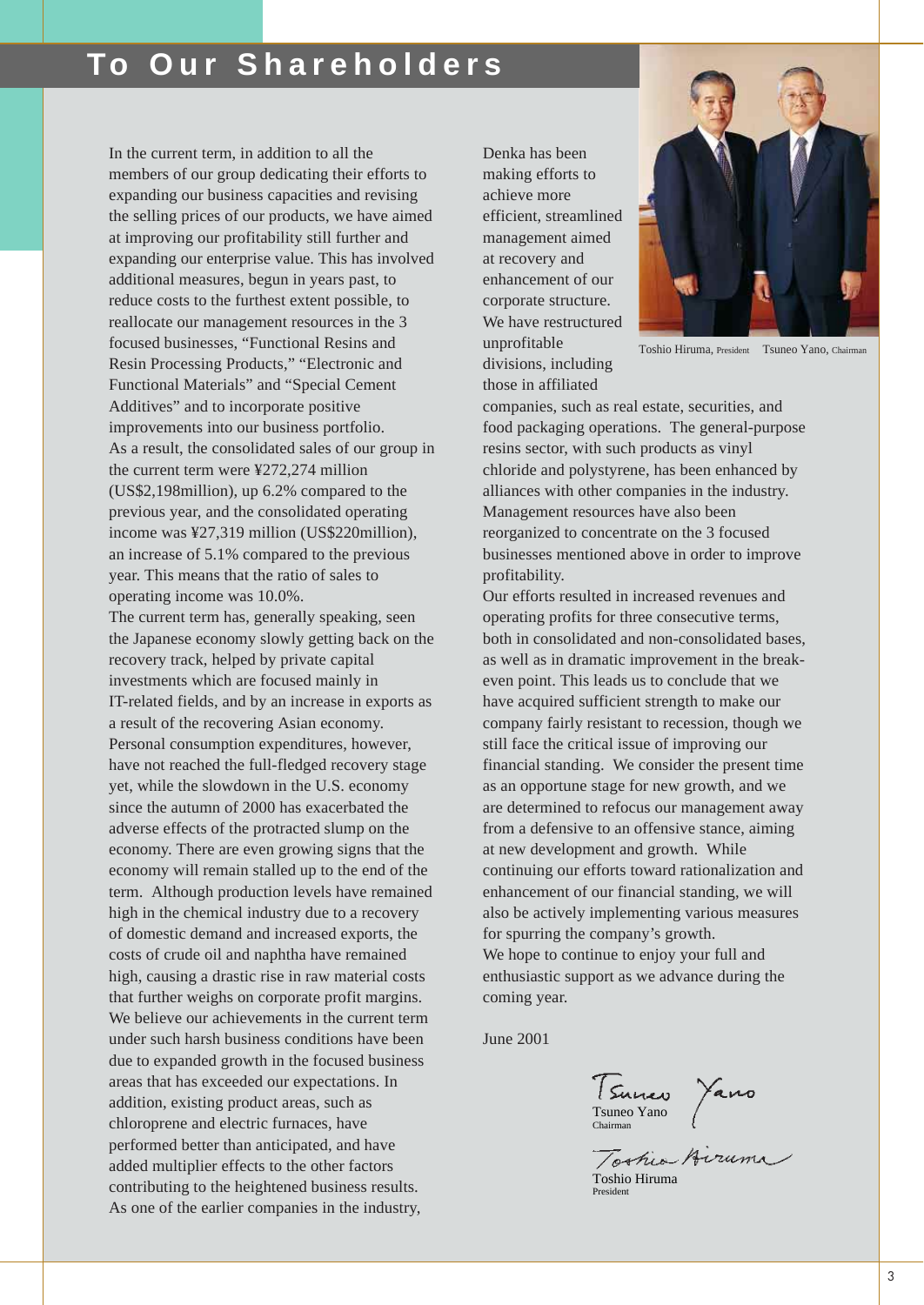

Tsuneo Yano Chairman

# **Management resources have been<br>concentrated on 3 focused business<br>Please give the details of the current Management resources have been concentrated on 3 focused businesses. term's performance in each of these divisions.**

Although the sales ratios are balanced among the focused businesses at present, with the petrochemical division, the specialized chemical products division and the cement and construction materials division each taking up one third of sales, the focused divisions account for more than 60% of operating income in the current term. In the current term, transparent resins and heatresistant resins in the functional resins and resin finishing products sector, one of the 3 focused businesses, have performed well. Our production capacity has also been increased by about 60% through the utilization of old styrene manufacturing facilities and other measures beginning in June. As for CLEAREN, meanwhile, the production capacity was enhanced by about 50% in March, 2001, and augmented by a further 20% in August.

In the electronic and functional materials sector, sales of spherical-shaped fused silica are expanding, pushed by the fairly strong demand for IT-related equipment such as personal PC's and mobile telephones. We have completed production capacity enhancement at the Omuta Plant and in Singapore, and have restructured production to achieve the optimum production conditions between these 2 bases.

As for the businesses in the special cement additives sector, quick-setting NATMIC for tunnel construction on highways has performed well. Our Denka Technocrete System, which is a new

method for dechlorination and re-alkalization used in repairs of existing concrete structures, has been the object of highly favorable evaluations by our customers.

The above operations have been successful to the extent that there was a resulting increase of 10.0% in the consolidated operating profit margin in the current term over last year in addition to our success in achieving higher efficiency and rationalization of our business.

# What<br>finand<br>prosp **What advances have been made in the financial structure, and what are the prospects for improvement?**

Reduction of interest-bearing liabilities is one of the most urgent issues in our attempts to improve the company's financial structure. As of the end of the term, these liabilities still totaled ¥164 billion in the consolidated account. This figure represents a reduction of more than ¥96 billion compared to its peak. We consider, however, that this is still excessive. Our target is to reduce it to less than ¥150 billion by the end of March, 2002. Nevertheless, active investment and R&D in growing markets are also essential if we are aiming for new development in the future. In order to successfully manage both improvement of the financial structure and new development, we will be actively working to secure periodic income, and endeavor to make more efficient use of our assets by reducing the outstanding stocks, etc., as well as using capital more efficiently through careful selection of our capital investments.

# Q**Please describe SUVENYL, the new drug that was put on the market in August, 2000, and its prospects.**

Development of SUVENYL was begun in 1970 at the Research Center through the use of biotechnology. It is an agent that acts to improve joint function, which was developed jointly with Aventis Pharma, Ltd. and Chugai Pharmaceutical Co., Ltd. SUVENYL is made from high molecular weight hyaluronic acid through a fermentation method originally developed by our company, and its properties make it effective for treatment of chronic rheumatoid arthritis. Since it was put on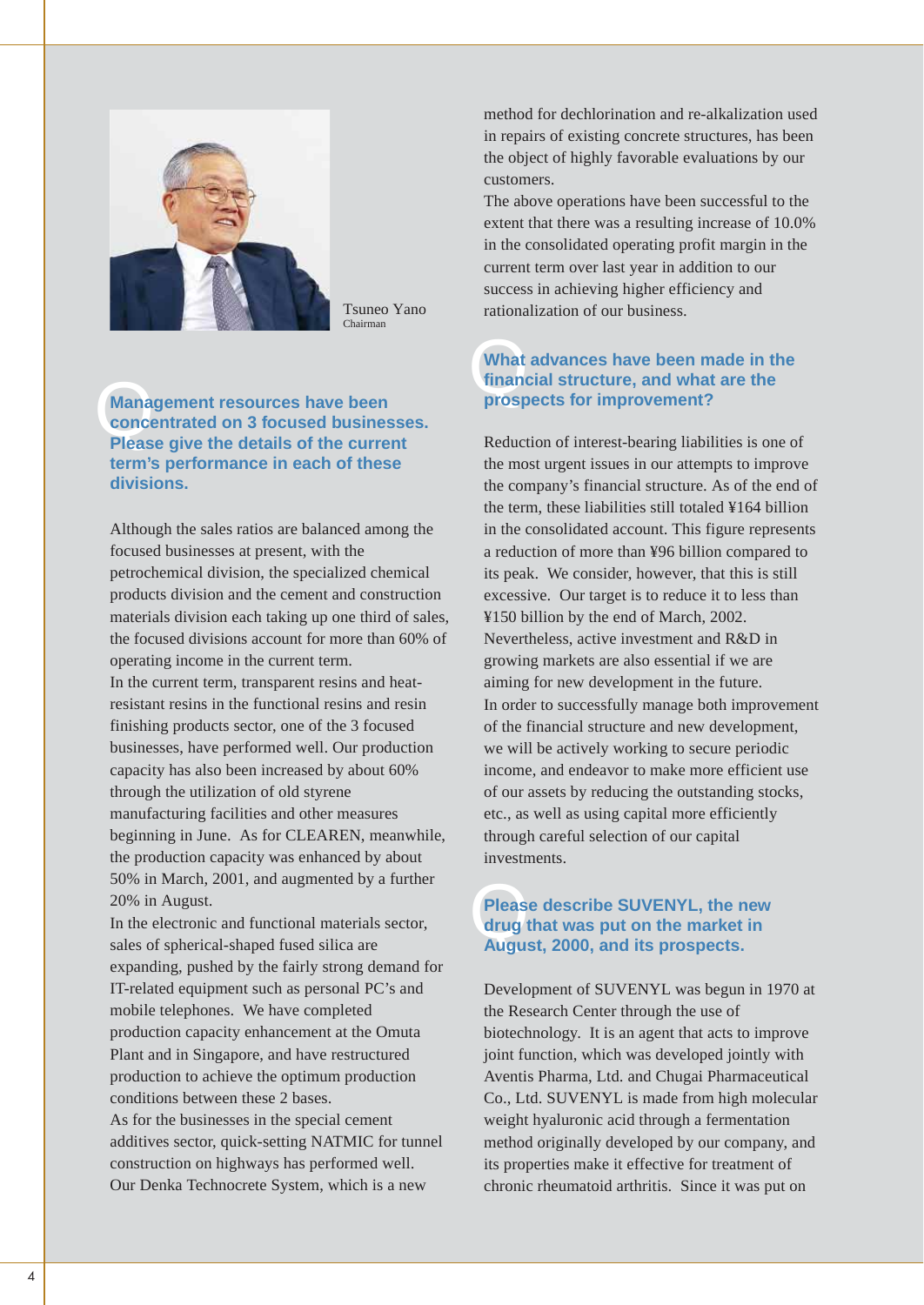the market, the expansion of demand for this product has exceeded our expectations. We intend to increase our output by 20% to 30% in the fall of 2001 as it becomes one of the pillars of our company's pharmaceutical business. It is possible that sales of this drug will increase by 100% within the next 2 years. In addition, we will extend our efforts to related areas by the development of new applications for hyaluronic acid as a medicine for relieving various other conditions.

# **What direction will Denka's focused<br>businesses take in the future, and what<br>are the prospects for these businesses What direction will Denka's focused businesses take in the future, and what for the next term?**

In the functional resins sector, we are planning to double our production of CLEAREN to 45,000 tons at the end of 2002. Our policy in the resin finishing products sector is to enhance our immediate response to customers' needs, based on our efforts to set up an intensive and reinforced group development structure by establishment of a processing technology institute in October, 2000.

In the electronic and functional materials sector, since the capital investments for fused silica have been completed for the time being, we intend to continue our efforts to optimize production between the different manufacturing bases and achieve higher performance while at the same time promoting the thermal management business as another business pillar alongside of fused silica.

In the special cement additives sector, we will endeavor to establish regular business arrangements for repair and reinforcement work on concrete structures.

Viewing the present economic climate overseas, the deteriorating U.S. economy is affecting countries in Southeast Asia, putting the brakes on exports from Japan. In addition, it seems inevitable that the integration of Mitsui Chemicals, Inc. and Sumitomo Chemical Co., Ltd., lowering of customs duties in the year 2004 and bilateral trade liberalization with Singapore, as well as other measures, will have a great effect on petrochemical-related industries here in Japan. From the financial results and other achievements



Toshio Hiruma President

in the current term, we understand that the business conditions at our company and at all the companies in the entire group are generally moving favorably. For the next term, although

the possibility cannot be denied that the demand for fused silica, semiconductors, electronic parts and other related businesses may not even reach the levels of 1999 due to the doldrums in the IT-related businesses, existing businesses, such as fertilizers, inorganic and organic chemical products, cements, etc., are performing well. Furthermore, in addition to the growth of demand for SUVENYL and the favorable progress in sales of functional resins such as CLEAREN, the markets for existing special cement additives products and various large-scale projects are reaching their peak, all of which helps to shore up profits, leads us to expect some increase in profits in these areas.

# Q**Please tell us your basic policies on dividend payments.**

We think it is important in business management to maintain good performance for as long a period and in as stable a manner as possible, and we understand that the increase in our enterprise value will in the long run result in larger profits for our shareholders. While we consider dividend payments to our shareholders to be one of the most important matters, we also desire to enhance the internal reserves which are necessary to provide for future business developments. We are determined that our basic policy will include further efforts to pay meaningful dividends to our shareholders which are backed by solid company performance.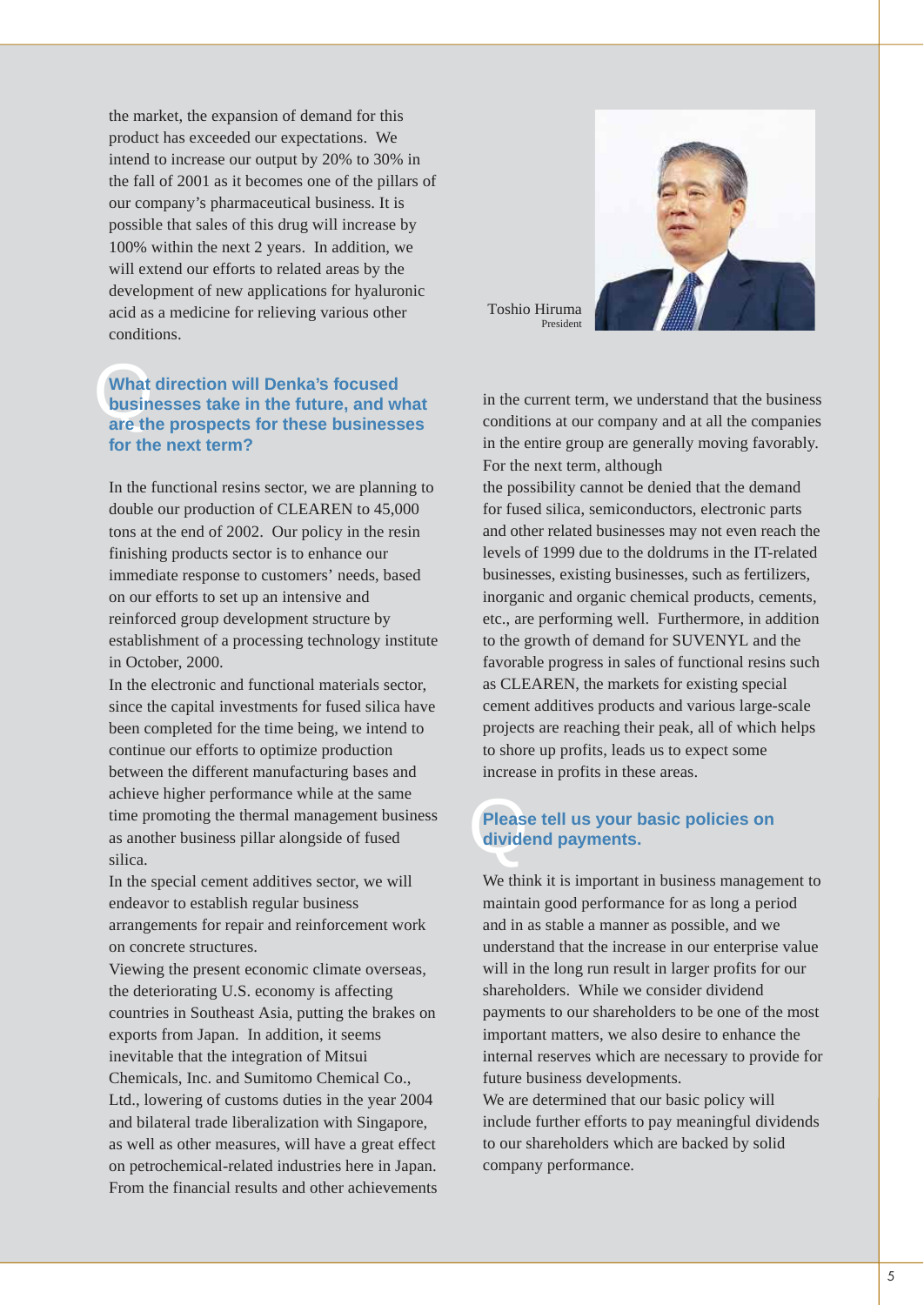# **Attention to Environmental Problems**

**Denka has declared "protecting the environment and assuring safety as the foundation of management" to be one of our management policies, and we are endeavoring to disseminate this concept and make it real to each and every employee.**

## **Responsible Care (RC) Activities**

Corporate self-management activities for taking care of the environment and safety through the whole life cycle of products

Our company is actively promoting "responsible care" (RC) activities, which are corporate selfmanagement activities. The aim is to maintain a good environment and assure safety by recognizing the necessity for environmental conservation and safety assurance as important management issues, and by paying attention to the effects of chemical products on the environment and their safety throughout their entire life cycle, from development to manufacturing, distribution, use and final consumption and disposal. We conduct these activities with a constant awareness of the need for "guarding the safety of users and the neighborhood," which slogan has become our motto. With a view toward the steady promotion of this movement, we have acquired ISO14001 certification, which is an

*Thousand of ton*

internationally recognized standard governing environmental management systems, at all our plants.

In the summer of 2000, we issued an environment and safety report, "DENKA RC Report 2000". We are also preparing a report on the results so far this year from the viewpoints of efforts to reduce the environmental load, energy savings, and product safety.

As the outcome of our RC activities, reductions in chemicals discharged into the environment and significant reductions in the volume of final wastes disposed of by our plants can be cited. Particularly from the viewpoint of effectively utilizing resources, we would like to make a contribution to society by recycling of wastes from our cement kilns and other wastes from both inside and outside the company. This will be mentioned in greater detail in the following section.



# **Volume of final wastes disposed**

Our company has reduced waste by 75% so far compared to the year 1990. (The target for the chemical industry as a whole is a 40% reduction in 2010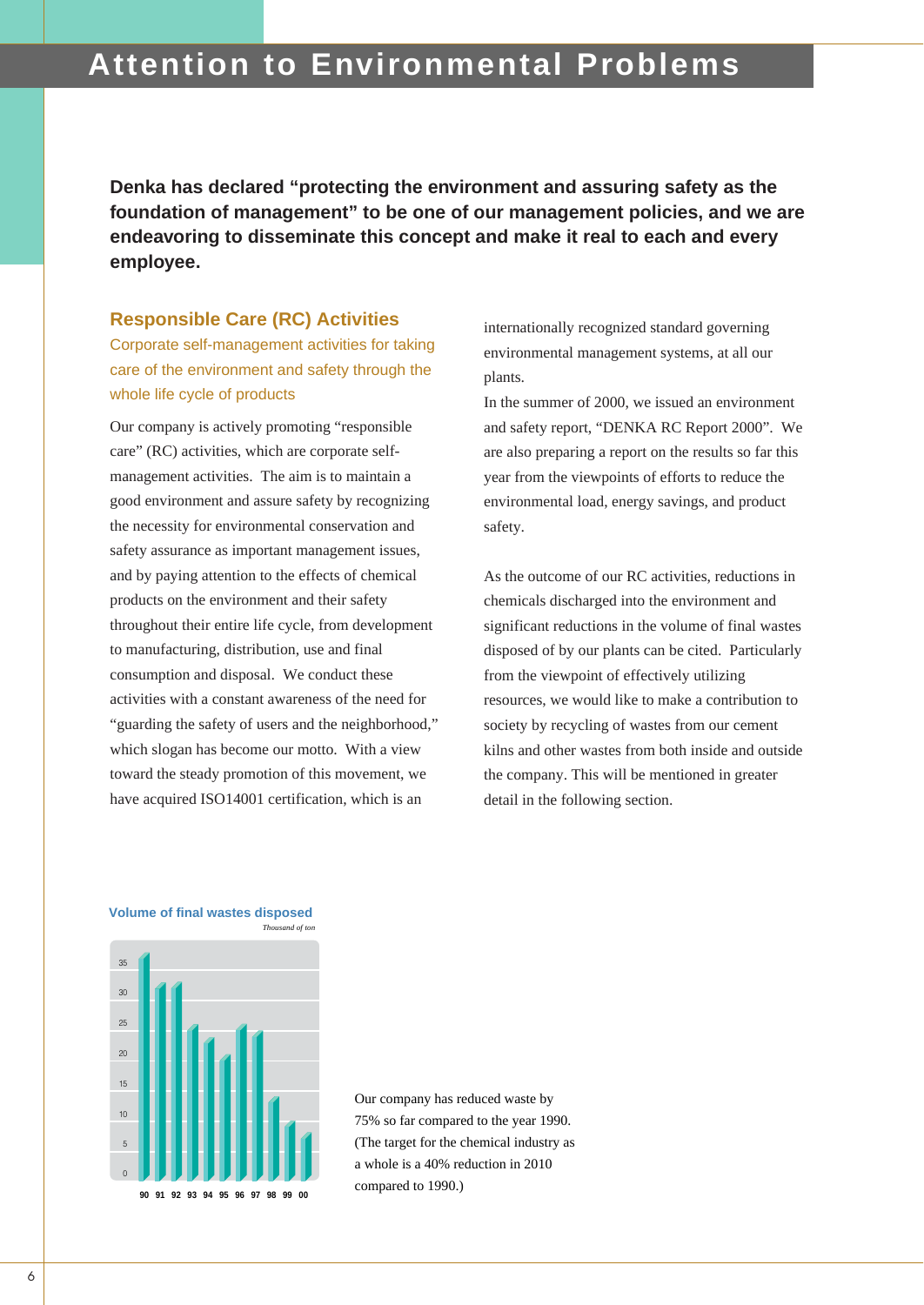# **Cement plant recycling system**

# The ratio of recycled material to cement raw materials is 20%.

Our Omi Plant, which is Denka's key cement plant, has willingly accepted wastes and by-products from inside and outside the company, and began efforts to recycle these resources before other companies. These wastes and by-products are effectively recycled as raw materials in the cement production processes and as fuels for manufacturing. We are contributing to the formation of a society that is committed to recycling of resources, while paying careful attention to the environmental load after the wastes are recycled. At present, about 20% of the raw materials used in DENKA cements are recycled materials.

# **Details of the cement plant recycling system**

### —Material recycling

Wastes and by-products are recycled as raw materials for cement. Coal ash, sludge, burnt ash, slag, etc., contain valuable raw materials that can be used for cement, namely, limestone, clay, silica and ferrous materials, etc.

#### —Thermal recycling

These materials are recycled as fuels for manufacturing cement. Discarded tires, oils and plastics that burn with a high calorific heat are used as fuels for the cement kilns.

### **Cement Plant Recycling System**

Waste products and by-products are recycled in the ways shown below.

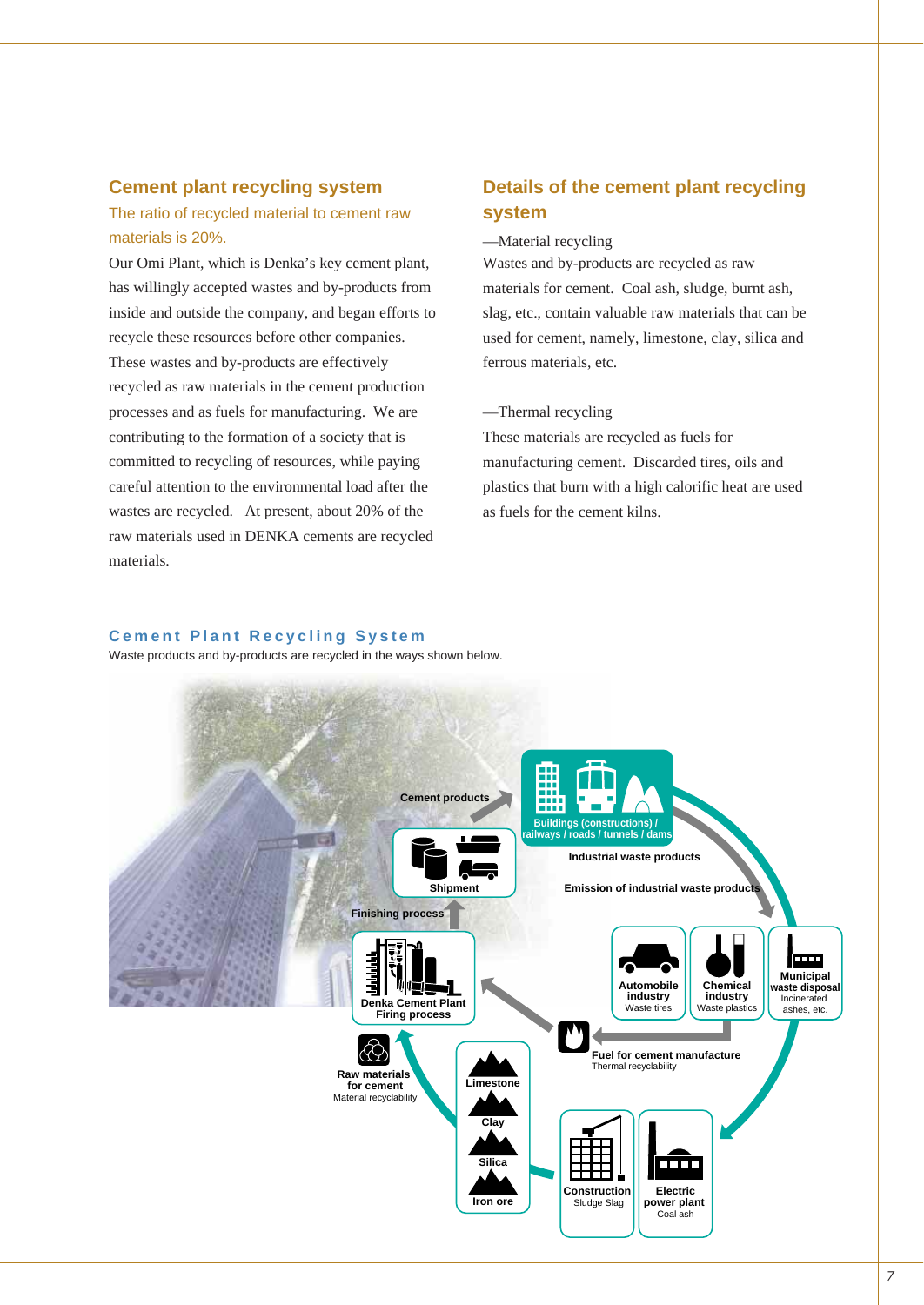# **Review of Operations**



# **Petrochemical Products Division Petroche**

## **Performance**

In the current term, styrene monomer and polystyrene resin in Singapore underwent price adjustments (up) due to soaring raw material costs. The production volume of AS resin has increased greatly since the new plant completed in June, 1999 began full operation. And sales of the ethylene/vinyl acetate copolymer emulsion EVA and the structural adhesive HARDLOC have recovered. All of these changes have resulted in increased revenues. In the functional resins sector, which is one of the focused businesses, transparent polymer, used mainly for consumer electronics, and the special resin CLEAREN, used mainly for PET bottles and films, have enjoyed increased demand. Demand for heatresistant resins has expanded mainly for audio products overseas, bringing in a significant increase in revenues.

As a result of all the above, sales in this division amounted to ¥85,075 million (US\$687million), which means an increase in profits of 15.2%, or ¥11,217 million, compared to the previous year.



## Future developments

In the functional resins sector, we will be promoting further quality enhancements and additional functionality. This will help to improve our competitiveness by enabling us to shift resources away from production of general-use resins. Since both transparent resins and CLEAREN have been performing well, we are planning to reinforce the production system for these products, including making improvements in our existing plants.



**97 98 99 01 00** 30,000 60,000 90,000 120,000 *Millions of Yen* **Net Sales**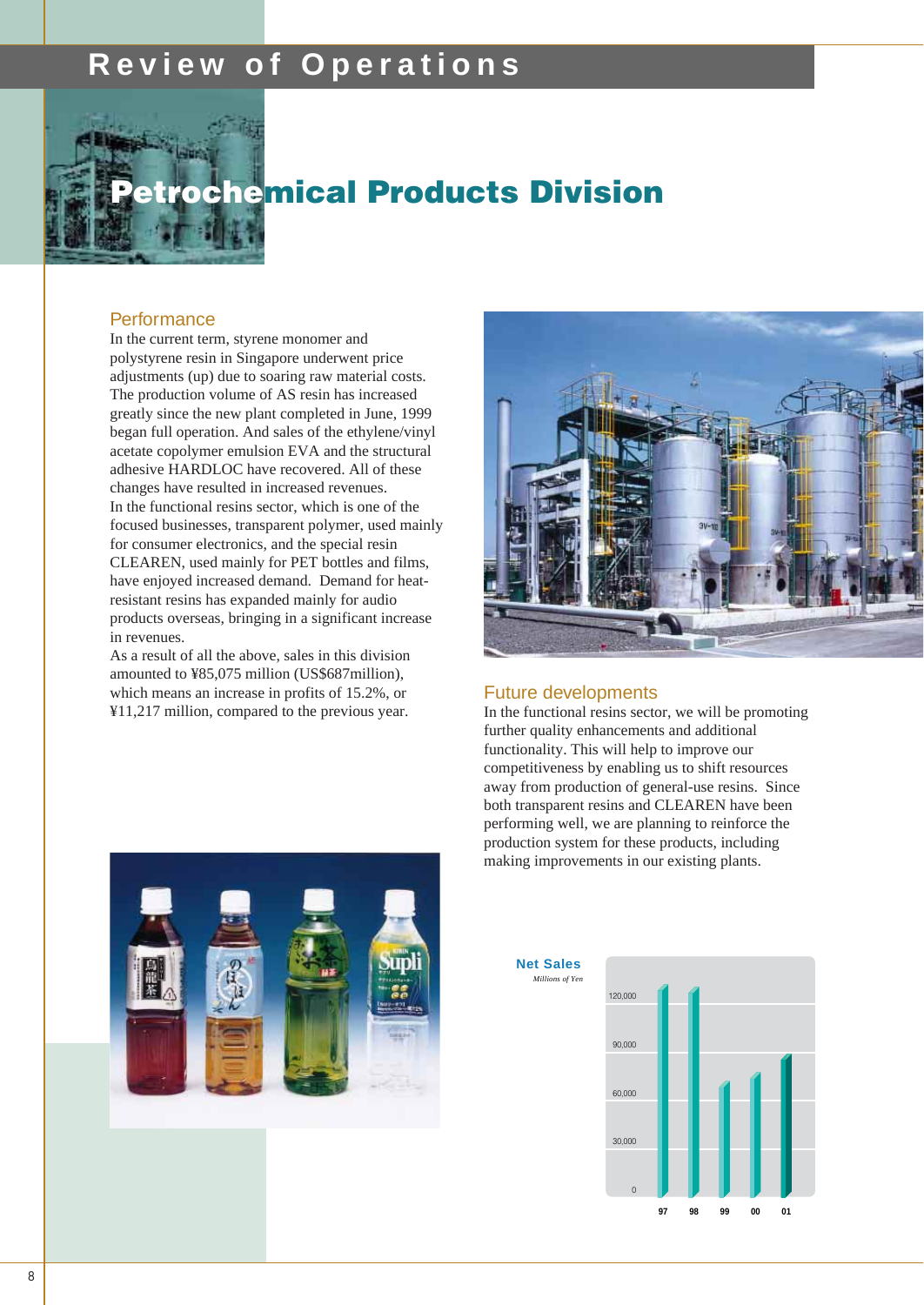# **Specialized Chemical Products Division**

## **Performance**

In the electronic and functional materials sector, the market for spherical-shaped fused silica for semiconductor sealing materials has grown notably, both in exports and in sales from Singapore. The demand for electronic circuit boards and products used as countermeasures against heat such as heatradiating sheets for insulation has expanded, with sales focused mainly in the consumer electronics and industrial equipment industries.

Fertilizers such as nitrolime and carbide have suffered a small decrease in revenues. On the other hand, revenues from Sulfex and Firelen for steelrelated applications have increased. The sales volume of Chloroprene has been almost flat both domestically and overseas, but price adjustment and the benefits of the Yen's depreciation coincided to produce a revenue increase. Revenues from Acetylene black have suffered decreases both from domestic sales and from exports. In the resin finishing products sector, which is one of the focused businesses, demand has risen in the information and telecommunications sector, leading successively to considerable revenue increases in conductive sheets for carrier materials of electronic parts such as semiconductors, plastic sheets such as CLEAREN carrier sheets, and electronics packaging products such as films for carrier materials, adhesive tapes and cover tapes for securing semiconductors. Revenues from sales of slots for optical fibers have also shown a big increase. Exports of synthetic fibers for wigs have grown, and in the area of



environmental materials, the sales volumes of

**Net Sales**

corrugated pipes for draining rainwater on highways and duct systems for information boxes have steadily increased, while the sales volumes of construction products such as gutters and of food packaging materials, such as lunch packages, have decreased, since the markets for these products have stalled. As a result, the sales of this division were ¥105,842 million (US\$854million), representing a revenue increase of 3.2%, or ¥3,245 million, as compared with the previous year.

### Future developments

In the resin finishing products sector, after having reviewed the company's R&D structure, a processing technology institute was established in October, 2000 for electronics packaging materials, a field in which demand is growing rapidly. Based on this increasing demand, we intend to enhance development of new areas other than electronics packaging and food packaging products, and our entire group will endeavor to accomplish far more efficient and speedier development.

In the electronic and functional materials sector, we have been extending production lines in Singapore for fused silica filler used as a semiconductor sealing material. With a view toward enhancement of various electronic circuit boards and groups of products used for heat countermeasures, including heat radiating sheets for insulation, our manufacturing and sales divisions will work unitedly as we make efforts to gain a more precise understanding of customers' needs, and implement quick feedback in order to develop and apply the suitable technologies for meeting those needs.

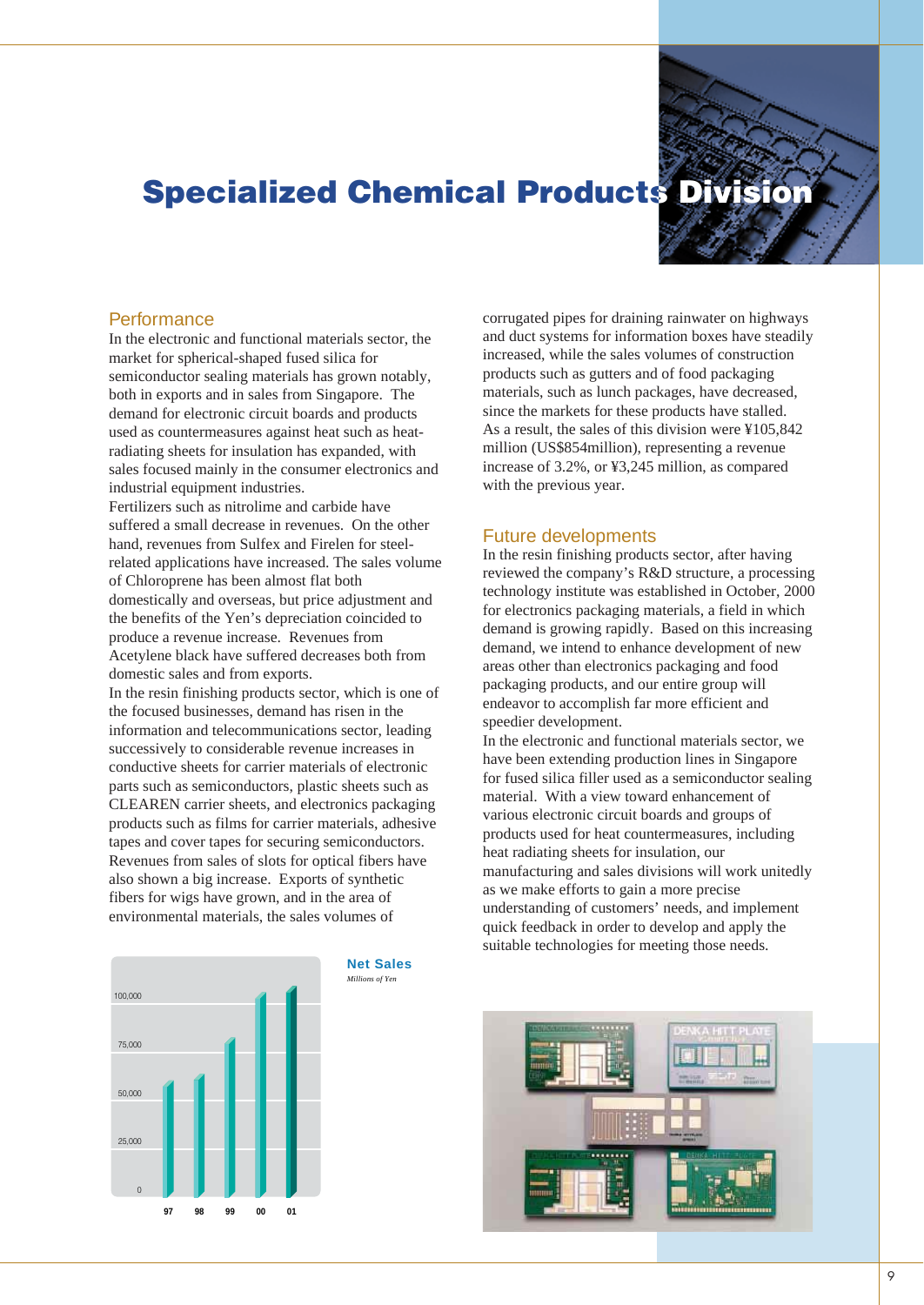# **Cement and Construction a Materials Division Materials**

# **Performance**

Although the sales volume of cement has increased partly due to an increase in production under contract with other companies, a slight lowering of the sales prices has resulted in decreased revenue. In the special cement additives sector, sales of the quick-setting cement additive for shotcrete, NATMIC, used for tunnel construction on highways, etc., and of the non-shrink additive for grout, PRESTACON, used for anti-seismic reinforcement, have expanded successfully, while sales of expansive and strengthening additives have decreased. The concrete rehabilitation business using the Technocrete System, which is a new method for dechlorination and realkalization of the concrete in existing structures, has steadily increased its sales, and the demand for the acrylic additive HARDLOC II has increased, since it has been well received as a reinforcing material for tunnels and bridges.

As a result, sales in this division were ¥38,350 million (US\$310million), representing a decrease of 2.2%, or ¥869 million, compared with the previous year.



## Future developments

Recent accidents caused by concrete peeling off the walls of Shinkansen tunnels have provided an occasion for drawing the attention of society to the need for repair and reinforcement of many aging concrete structures. We intend to enhance the business arrangements for making available effective protection and rehabilitation systems for deteriorating concrete, which is the core of this business. At the same time, we are planning to widen the variety of goods we offer, such as for applications which require structural adhesives and other repair materials utilizing the technological strengths of a chemical maker.



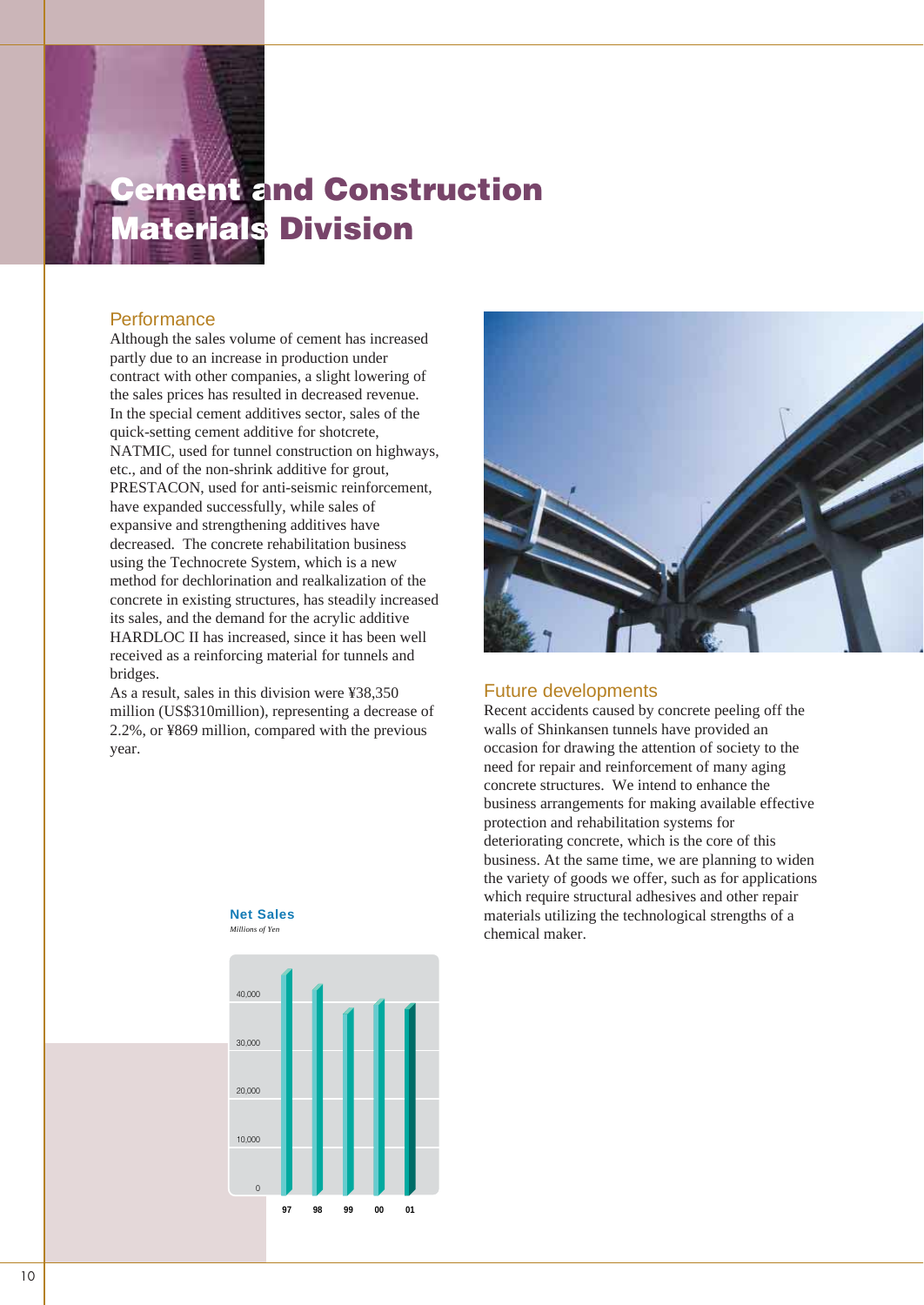# **Pharmaceutical and Other Products Division utical s**

# **Performance**

As for pharmaceuticals, we succeeded in the commercialization of SUVENYL, a drug that improves joint function (the active ingredient is high molecular weight hyaluronic acid, which is effective in the treatment of rheumatism), in August last year, and the demand for this product is steadily expanding. The efficacy of vaccines for fighting influenza was also reconfirmed, and vaccination was expanded. This has resulted in a substantial revenue increase from sales of our influenza vaccines, while sales of vaccine for Japanese encephalitis and triple vaccines have suffered decreases due to severe competition resulting from the decline in the number of people being vaccinated.



Domestic sales of reagents for examinations have brought increased revenues from the increased sales of newly marketed reagents for Type-A influenza and for MRSA, while exports ended the period showing a decline in revenues due to adjustments in inventory of some products.

As for other businesses, the engineering business has achieved an increase in revenues as a result of the recovery of private capital investments. The securities business has suffered considerable revenue decreases due to the doldrums of the stock market. As a result, the sales of this division were ¥43,007 million (US\$347million) representing a 5.9% increase, or ¥2,409 million, compared to the previous year.

# Future developments

In addition to the manufacturing and sales of vaccines and examination reagents at one of our subsidiaries, Denka Seiken Co., we will try to expand the market for SUVENYL as one of the pillars of our business. While we will be taking all the measures possible to improve quality control in our manufacturing processes, we intend to expand our manufacturing capacity to respond correctly to expanding demand, and thus assure a stable supply of our products to all our customers.



# *Millions of Yen* **Net Sales**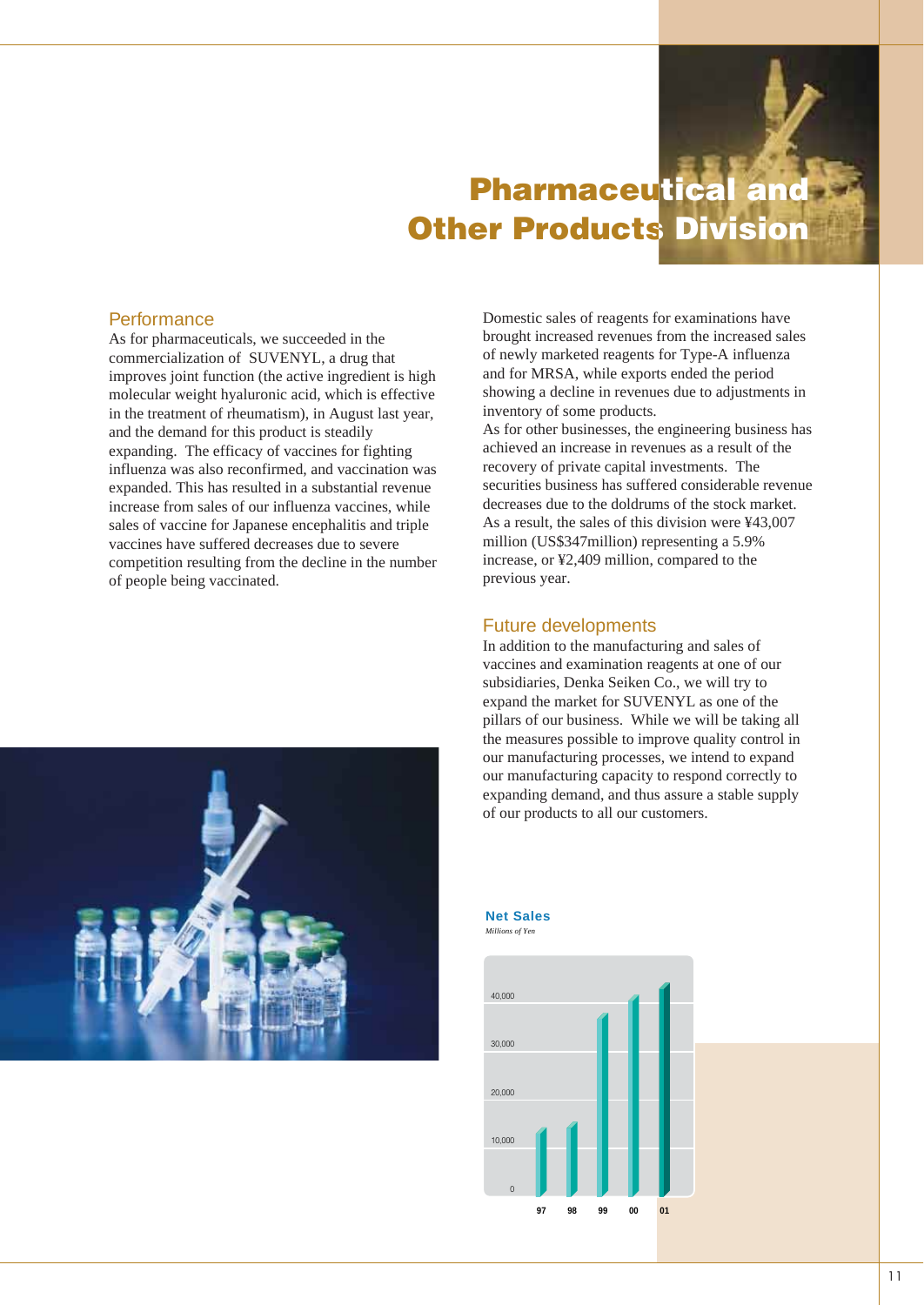R & D in our group is organized by a research base at each plant with the Research Center in Machida, Tokyo as the core. The research and development costs of the entire group in the current term have been approximately ¥817 million, and with the research staff of about 610 people, and selective allocation and efficient use of research resources, we are making efforts so that the research activities will lead to positive results in the near future. The main topics of the current term in each of the divisions are as follows:

#### Petrochemical Products Division

In the current term, research and development is selectively promoted for the functional resins sector, an area in which new products can have high added values. Study is being focused on manufacturing processes, development of new varieties, and quality improvements for transparent resins, CLEAREN, functional adhesives, etc., contributing to expanding these products' sales. As for general-use products, we have lowered our production costs to make these products more competitive internationally, while at the same time improving quality. The research and development costs related to this division in the current term were ¥1,923 million (US\$16million).

#### Specialized Chemical Products Division

In the current term, we have enhanced the business structure for chloroprene, alumina cement, and organic and inorganic chemical products such as fertilizers, and we have promoted the development of new products that meet market needs.

In the electronic and functional materials sector, we have enhanced the research system for fused silica, which is a semiconductor sealing material filler, as well as for various ceramics and metal boards. In addition, we have promoted development of new products and new grades that respond in a timely manner to diverse market needs in our efforts to improve the competitiveness of related businesses and to exploit peripheral sectors.

In the resin finishing products sector, we have newly established a processing technology institute for higher efficiency in processed resin products R & D together with Toyo Chemical Co., Ltd. and DENKA POLYMER Co., Ltd., and for acceleration of business expansion measures. Based on this, we intend to develop new products and establish processing technologies which emphasize the electronic and information sector and the food packaging products sector.

In addition, led by Toyo Chemical Co., Ltd., which specializes in plastic molded products and processing, we are working on the development of new products that meet market needs, such as adhesive tapes and construction materials, industrial materials, and environmental materials based on profile extrusion technologies.

The research and development costs related to this division in the current term were ¥4,345 million (US\$35million).

# **Overseas Operations**

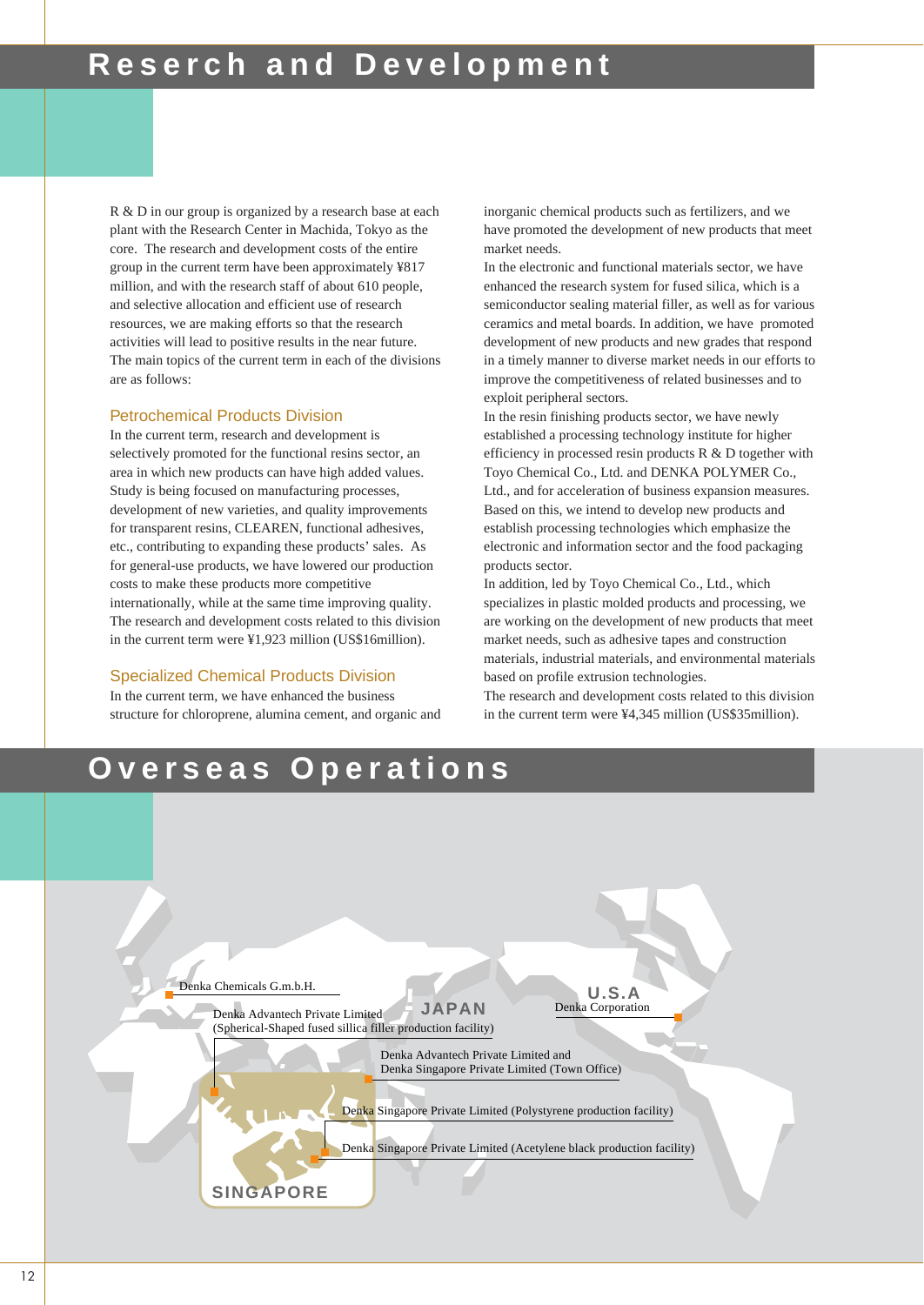### Cement and Construction Materials Division

In the special cement additives sector, we have promoted lower costs and higher quality of key products, including NATMIC and Tascon, while developing new products and new methods in the anti-seismic reinforcement and new tunnel construction method sector. We have popularized new methods such as the Denka Technocrete System in the concrete rehabilitation sector, and have developed an acrylic adhesive HARDLOC II in the civil engineering sector to tap the market for applications such as curing by adhesives and repair by injection of adhesive into cracks. The research and development costs related to this division in the current term were ¥1,082 million (US\$9million).

## Pharmaceuticals and Other Products Division

In the pharmaceuticals-related sector, we have produced hyaluronic acid through a culturing method that is a spinoff from our original fermentation technologies, and inaugurated sales of this substance in the form of a drug which improves joint functions (as a medicine used in the treatment of rheumatism) in the current term. We are continuing to work on the development of new applications whereby the properties of this hyaluronic acid can be utilized in other types of medicine.

Denka Seiken Co. is actively promoting the development of safe, effective, high-quality vaccines, while working on the development of reagents for bacteria and virus examinations, clinical biochemical examinations and immunity examinations. Denka Pharmaceutical Co., Ltd. is promoting research and development with an emphasis on veterinary medicine.

In other businesses, DENKA CONSULTANT & ENGINEERING CO., LTD. is working on the

Overseas sales in the current term have been ¥41,167 million (US\$332million), an increase of ¥6,004 million, which is a 17.0% increase over the previous year.

Two of our wholly owned subsidiaries, DENKA Singapore Private Limited, which produces acetylene black and polystyrene, and DENKA Advantech Private Limited, which produces fused silica fillers, are located in Singapore, which is the overseas production base of our group. The sales of these two companies have reached over ¥11 billion at the present time.

In the current term, we reinforced the production plants making spherical-shaped fused silica filler at DENKA Advantech Private Limited in December, 2000 in response to the needs of the semiconductor industry due to the progress of the IT industry. As for DENKA Singapore Private Limited, we are considering increases in its production capacity to as much as 83,000 tons for polystyrene, as well as exploitation of new businesses with prospects for growth.

We believe that Singapore is going to develop steadily as a core area for Southeast Asian countries with a promise for further growth. Although we



development of technologies for efficient air transportation equipment for difficult-to-carry powdered substances. This company is also engaged in research and development of waste water treatment and deodorization equipment. The research and development costs related to this division in the current term were ¥756 million (US\$6million).

**97 98 99 01 00**

1

2

3

4

We intend to deepen our study of peripheral applications for existing businesses and products, and extend our product range step by step. We will allocate our capacity in a balanced way not only for applied studies but also for basic studies. Recognizing the importance of speed in the flow from R & D to production, and on to promotion and sales, we will establish a structure that is capable of responding to market needs quickly, and will also work on the development of new products in anticipation of new needs.

have been suffering from the sluggish demand for acetylene black, fused silica and polystyrene since January, 2001, we judge this is only temporary. We are targeting for ¥15 billion in sales in a few years by achieving cost reductions and expanding the applications of acetylene black, by bringing about thorough cost reductions for polystyrene, and by efficient operations in the manufacture of fused silica.

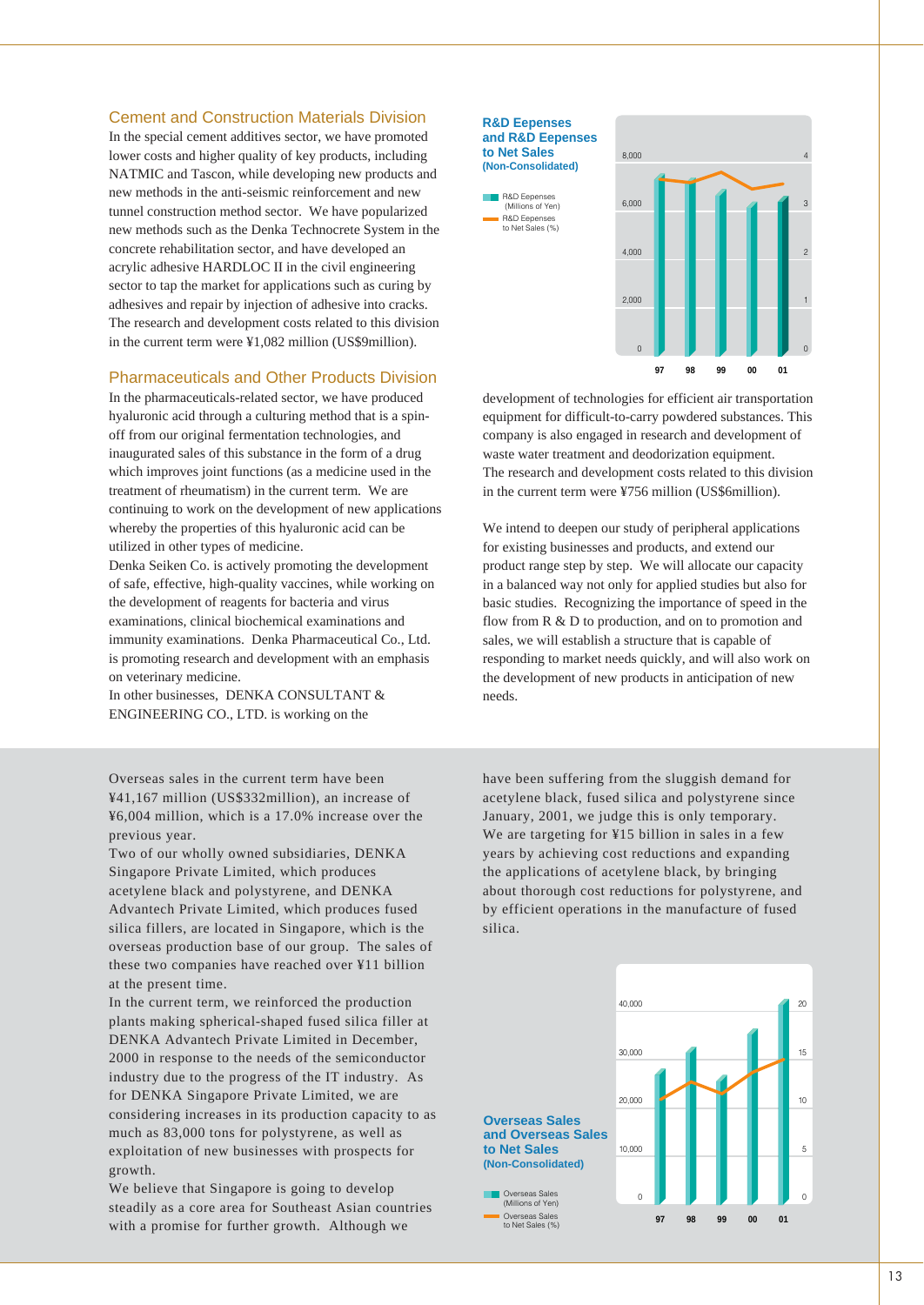# **Financial Section**

# **Financial Review**

### **Summary of Operating Performance**

Due to the recovery in capital investments in the private sector, focused primarily in the information technology related sectors, and increased exports stimulated by the recovery of the Asian economies, economic conditions during the fiscal year showed a mild overall recovery. However, that being said, the personal consumption level still has not shown any sign of recovery and with the continuing deceleration of the American economy which began last fall, signs of stagnation in the domestic economy have become increasingly prevalent. In the chemical industry, production levels were at a high level due to the recovery in domestic demand and the increased level of exports. However, the prices of crude oil and naphtha, which have been increasing rapidly since 1999 and finally stabilized, although at a high level, and the major increase in the cost of raw materials, have both placed increasing pressure on corporate profits. Faced with these economic conditions, the Denka Group is reallocating management resources to high-growth business groups, such as "resin finishing products," "electronics-related materials" and "special cement additives," in addition to its measures to expand the business base and normalize pricing levels, to further improve profitability and enhance corporate value. The Group is also aggressively realigning its business portfolio in addition to continuing cost reduction measures. Denka also introduced SUVENYL, a new drug that improves joint function, in August 2000, and is endeavoring to expand the market to make this a major new business for the Company.

As a result, net sales showed a 6.2% increase, to ¥272,274 million (US \$2,198 million), but net income was ¥5,636 million (US \$45 million) due to a temporary loss resulting from changes in the accounting rules.

#### **Sales**

Net sales were ¥272,274 million (US \$2,198 million), which was an increase of ¥16,001 million (US \$129 million). The segment summary is as presented in the "Business Review."

#### **Cost of Sales**

Cost of sales was ¥193,266 million (US \$1,560 million), an increase of ¥15,793 million (US \$127 million), or 8.9%, which was greater than the 6.2% increase in net sales. This was mainly attributable to expanded sales volume, but was also due to extensive increases in raw material prices.

### **Selling, General and Administrative Expenses**

With increased selectivity in research and development expenditures and a reduction in sales expenses, selling, general and administrative expenses declined ¥1,113 million (US \$9 million) to ¥51,689 million (US \$417 million).

### **Operating Income**

Operating income increased by ¥1,321 million (US \$11 million), to ¥27,319million (US \$220 million). This had the effect of keeping the operating income to net sales ratio stable at virtually the same level as the previous year, 10.0%.

#### **Net Income**

In spite of the increase in operating income, after recognizing other expenses including the amortization of the retirement benefit payment expenses as a result of the changes in the accounting standard, which was initiated this fiscal year and the valuation losses from investment securities, net income declined by ¥ 2,683 million ((US\$) 22 million) from previous year to ¥ 5,636 million (US\$ 45 million).

# **Five-Year Summary**

| Millions of Yen             |          |          |          |          |           | Thousands of<br>U.S. Dollars |
|-----------------------------|----------|----------|----------|----------|-----------|------------------------------|
| <b>Years ended March 31</b> | 1997     | 1998     | 1999     | 2000     | 2001      | 2001                         |
| <b>Net Sales</b>            | ¥247.590 | ¥246.624 | ¥221.546 | ¥256,273 | ¥ 272,274 | \$2,197,530                  |
| Net Income                  | 1,009    | 3,020    | (699)    | 8,319    | 5,636     | 45,488                       |
| Shareholders' Equity        | 80.201   | 90.035   | 87,526   | 90.195   | 92,523    | 746,755                      |
| <b>Total Assets</b>         | 367,780  | 367,031  | 345,083  | 379,293  | 369,029   | 2,978,442                    |

Note: Yen amounts are translated into dollars at a rate of ¥123.90=U.S.\$1.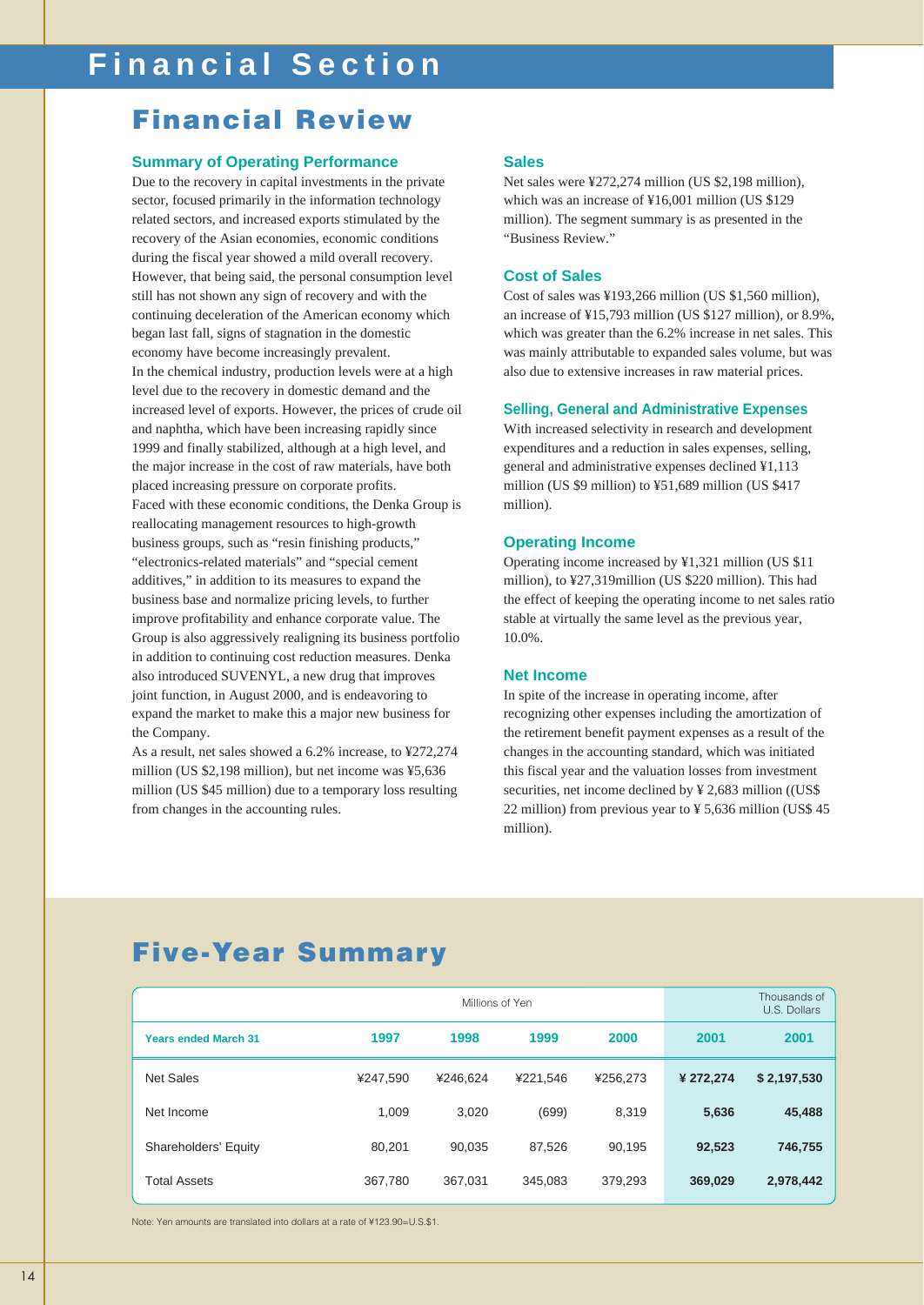#### **Dividends**

Dividends for fiscal year 2000 were ¥5 (US \$0.04) per share. Of this, ¥2.5 was an interim dividend paid in December 2000. The year-end dividend was ¥2.5 (US \$0.02), paid in June 2001.

### **Assets and Liabilities . Shareholders' Equity**

Total assets, at the end of fiscal year 2000, had declined by ¥10,264 million (US \$83 million) as compared with the end of fiscal year 1999. The reduction was due to measures taken to improve asset efficiency, including the selling of shares held as cross-holdings and increased selectivity in concentrating capital investments in high priority areas, in addition to reductions from devaluation of investment securities in accordance with changes in the accounting rules.

Total current assets declined by ¥33,540 million (US \$271 million) to ¥118,103 million (US \$953 million). Inventories increased ¥3,904 million (US \$32 million) to ¥33,565 million (US \$271 million), primarily as a result of a large rise in the raw material costs. But with the application of "Accounting Standards for Financial Products" starting this year, ¥34,679 million (US \$ 280 million) of marketable securities were reclassified as investment securities (in the category of fixed assets) resulting in a reduction of ¥34,995 million (US \$282 million), to ¥771 million (US \$6 million). Fixed assets, on the other hand, increased by ¥35,898 million (US \$290 million) to ¥224,893 million (US \$1,815 million). In this category, tangible fixed assets increased by ¥10,264 million (US \$83 million) to ¥172,432 million (US \$1,392 million) as a result of concentrating investments in high growth businesses. Investment securities increased by ¥27,224 million (US \$220 million), to ¥42,576 million (US \$344 million) as a result of reclassification of marketable securities, as has been noted above. However, an actual reduction of ¥7,455 million (US \$60 million) was recorded as a result of selling cross-held

shares and devaluation of investment securities. Assets of the securities company subsidiary declined ¥10,366 million (US \$84 million), to ¥24,943 million (US \$201 million) due to the stagnation of the stock markets. The total of current liabilities and fixed liabilities was ¥263,516 million (US \$2,127 million), a reduction of ¥13,176 million (US \$106 million) from the previous year. Interest-bearing liabilities, which includes short-term bank loans, long-term debt, outstanding bonds and convertible bonds, was reduced as a result of improved operating cash flow and the implementation of financial measures, including the selling of cross-held shares, by ¥16,089 million (US \$130 million), to ¥164,336 million (US \$1,326 million). In addition, the liabilities of the securities company subsidiary declined by ¥10,424 million (US \$84 million), to ¥21,315 million (US \$172 million). Total shareholders' equity increased by ¥2,328 million (US \$19 million), to ¥92,523 million (US \$747 million) as a result of reductions due to the payment of an interim dividend in the net income figures.

#### **Cash Flow**

Net cash provided by operating activities was ¥37,190 million (US \$300 million), an increase of ¥5,136 million (US \$41 million) over the previous year. Net cash used in investment activities showed net expenditures of ¥16,831 million (US \$136 million) due to increased capital investments, which was offset in part by recovery of loans. As a result, the combined free cash flow improved by ¥1,237 million (US \$10 million) over the previous year, to ¥20,359 million (US \$164 million). Net cash used in financing activities included ¥2,526 million (US \$20 million) in dividend payments and ¥16,838 million (US \$136 million) in repayment of interest-bearing debt. As a result, cash and cash equivalents at the end of the year increased by ¥785 million (US \$6 million), to ¥7,131 million (US \$58 million).

#### **Net Sales**



#### **Operating Income and Operating Income to Net Sales**







**97 98 99 01 00**

#### **Net Income (Loss) and Net Income (Loss) to Net Sales**



**Shareholders' Equity Per Share**

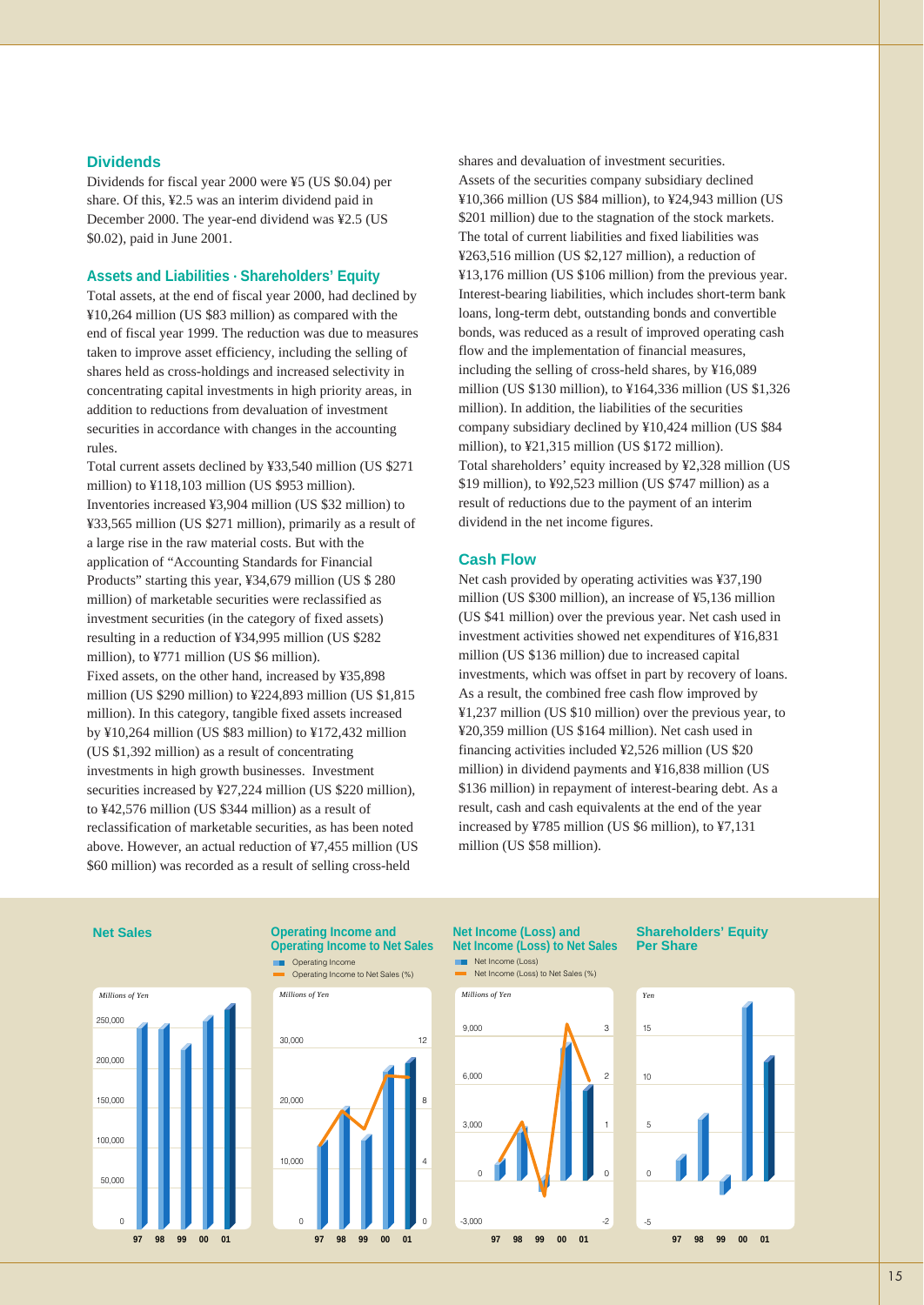# **Consolidated Balance Sheets**

**Denki Kagaku Kogyo Kabushiki Kaisha and Consolidated Subsidiaries**

| March 31                                                   | Millions of Yen | Thousands of<br>U.S. Dollars<br>(Note 1) |              |
|------------------------------------------------------------|-----------------|------------------------------------------|--------------|
| <b>ASSETS</b>                                              | 2001            | 2001                                     |              |
| <b>Current assets:</b>                                     |                 |                                          |              |
| Cash and time deposit                                      | ¥<br>6,731      | 5,745<br>¥                               | \$<br>54,326 |
| Notes and accounts receivable, trade (Note 3)              | 70,776          | 72,254                                   | 571,235      |
| Marketable securities (Note 4)                             | 771             | 35,766                                   | 6,222        |
| Inventories (Note 6)                                       | 33,565          | 29,661                                   | 270,904      |
| Deferred tax asset                                         | 1,321           | 1,720                                    | 10,662       |
| Prepaid expenses and other current assets (Note 3)         | 5,736           | 7,422                                    | 46,295       |
| Allowance for doubtful accounts                            | (797)           | (925)                                    | (6, 432)     |
| Total current assets                                       | 118,103         | 151,643                                  | 953,212      |
| Property, plant and equipment (Note 7):                    |                 |                                          |              |
| <b>Buildings and structures</b>                            | 99,151          | 96,166                                   | 800,250      |
| Machinery and equipment                                    | 266,654         | 268,673                                  | 2,152,171    |
| Land                                                       | 54,546          | 45,311                                   | 440,242      |
| Construction in progress                                   | 6,649           | 3,331                                    | 53,664       |
|                                                            | 427,000         | 413,481                                  | 3,446,327    |
| Accumulated depreciation                                   | (254, 568)      | (251, 313)                               | (2,054,624)  |
| Total property, plant and equipment                        | 172,432         | 162,168                                  | 1,391,703    |
| Intangible fixed assets                                    | 412             | 551                                      | 3,325        |
| Investments and other assets                               |                 |                                          |              |
| Investment securities (Notes 3 and 4)                      | 42,576          | 15,352                                   | 343,632      |
| Long-term loans receivable (Note 3)                        | 1,350           | 1,785                                    | 10,896       |
| Other                                                      | 7,277           | 8,996                                    | 58,733       |
| Deferred tax asset                                         | 1,357           | 500                                      | 10,952       |
| Allowance for doubtful accounts                            | (511)           | (357)                                    | (4, 124)     |
| Total investments and other assets                         | 52,049          | 26,276                                   | 420,089      |
| <b>Deferred charges</b>                                    |                 |                                          |              |
| Research and development                                   | 1,012           | 2,025                                    | 8,168        |
| Other                                                      | 78              | 71                                       | 629          |
| Total deferred charges                                     | 1,090           | 2,096                                    | 8,797        |
| Assets of consolidated securities company (Notes 7 and 14) | 24,943          | 35,309                                   | 201,316      |
| Foreign currency translation adjustments                   |                 | 1,250                                    |              |
| <b>Total assets</b>                                        | 369,029<br>¥    | 379,293<br>¥                             | \$2,978,442  |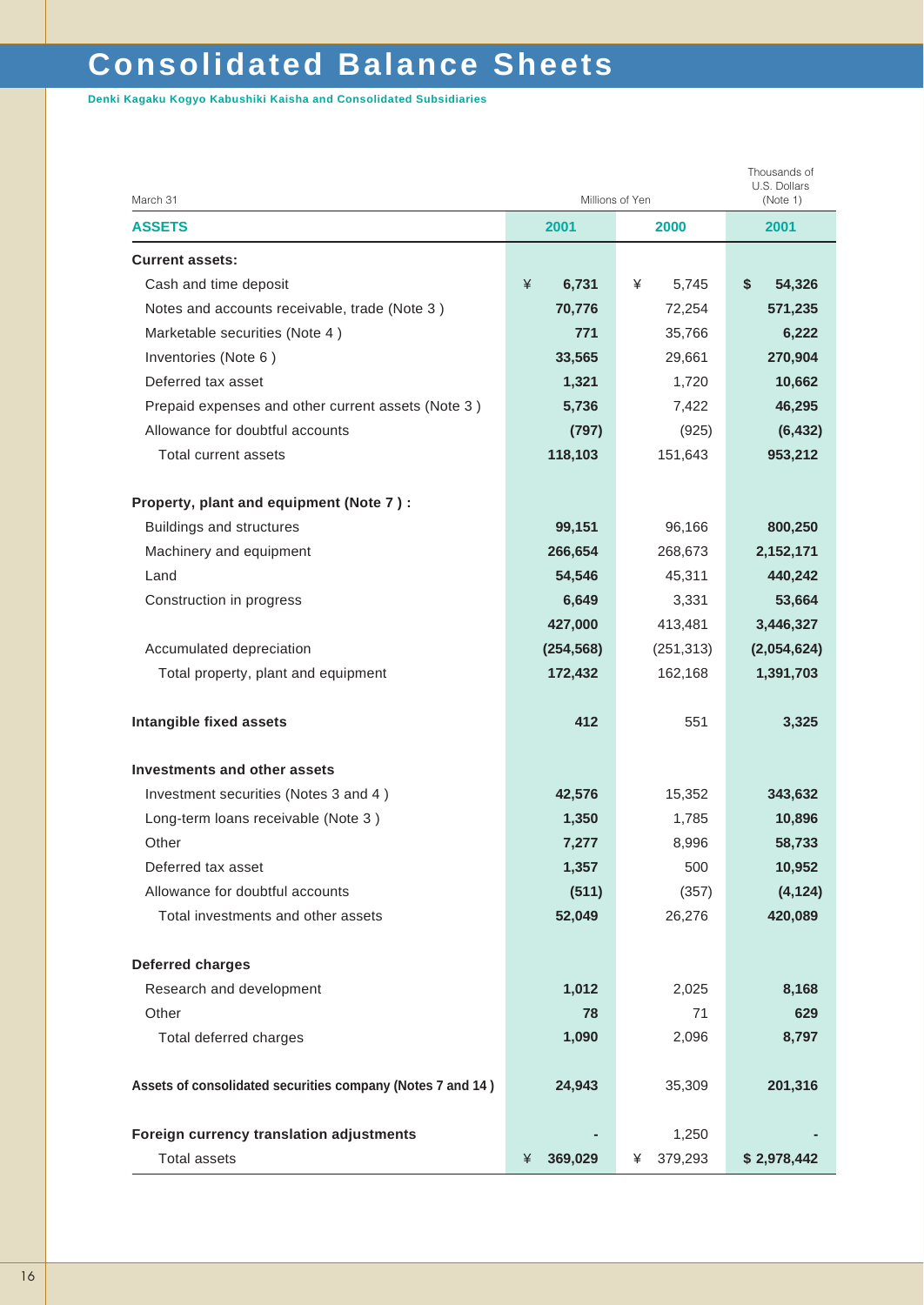| March 31                                                 | Millions of Yen | Thousands of<br>U.S. Dollars<br>(Note 1) |               |  |
|----------------------------------------------------------|-----------------|------------------------------------------|---------------|--|
| <b>LIABILITIES AND SHAREHOLDERS' EQUITY</b>              | 2001            | 2000                                     | 2001          |  |
| <b>Current liabilities</b>                               |                 |                                          |               |  |
| Notes and accounts payable (Note 3)                      | ¥<br>41,770     | ¥<br>33,781                              | \$<br>337,127 |  |
| Short-term bank loans (Note 7)                           | 63,817          | 71,799                                   | 515,068       |  |
| Current portion of long-term debt (Note 7)               | 44,888          | 26,115                                   | 362,292       |  |
| Accrued taxes on income and other (Note 9)               | 3,224           | 5,124                                    | 26,021        |  |
| Accrued bonus                                            | 2,352           | 2,258                                    | 18,983        |  |
| Other current liabilities (Note 3)                       | 24,963          | 17,671                                   | 201,477       |  |
| <b>Total current liabilities</b>                         | 181,014         | 156,748                                  | 1,460,968     |  |
| <b>Long-term liabilities</b>                             |                 |                                          |               |  |
| Long-term debt (Note 7)                                  | 55,631          | 82,511                                   | 448,999       |  |
| Deferred tax liability                                   | 872             | 1,052                                    | 7,038         |  |
| Accrued retirement benefits (Note 12)                    |                 |                                          |               |  |
| - for employees                                          | 3,499           | 3,452                                    | 28,241        |  |
| - for directors and statutory auditors                   | 700             | 692                                      | 5,650         |  |
| Other long-term liabilities                              | 485             | 498                                      | 3,914         |  |
| Total long-term liabilities                              | 61,187          | 88,205                                   | 493,842       |  |
| Liabilities of consolidated securities company (Note 14) | 21,315          | 31,739                                   | 172,034       |  |
| <b>Total liabilities</b>                                 | 263,516         | 276,692                                  | 2,126,844     |  |
| <b>Contingent liabilities (Note 17)</b>                  |                 |                                          |               |  |
| Minority interest in consolidated subsidiaries           | 12,990          | 12,406                                   | 104,843       |  |
| Shareholders' equity                                     |                 |                                          |               |  |
| Common stock: ¥50 par value per share                    |                 |                                          |               |  |
| Authorized: 1,584,070,000 shares                         |                 |                                          |               |  |
| Issued: 459,419,390 shares                               | 35,303          | 35,303                                   | 284,931       |  |
| Capital surplus                                          | 32,069          | 32,069                                   | 258,830       |  |
| Retained earnings (Notes 8 and 13)                       | 26,026          | 22,824                                   | 210,056       |  |
| Foreign currency translation adjustments                 | (874)           |                                          | (7,054)       |  |
| Treasury stock                                           | (1)             | (1)                                      | (8)           |  |
| Total shareholders' equity                               | 92,523          | 90,195                                   | 746,755       |  |
| Total liabilities and shareholders' equity               | 369,029<br>¥    | 379,293<br>¥                             | \$2,978,442   |  |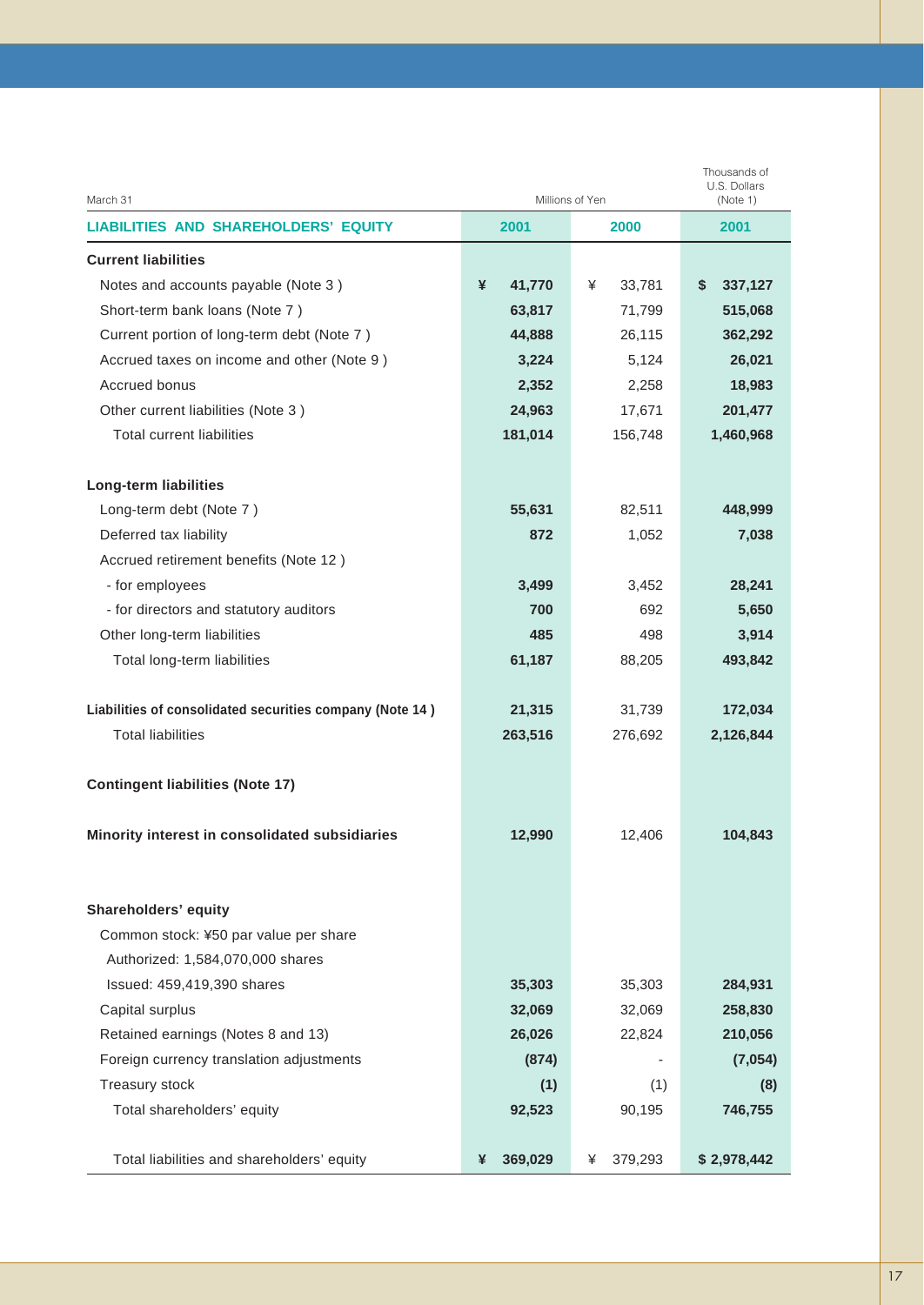# **Consolidated Statements of Income**

**Denki Kagaku Kogyo Kabushiki Kaisha and Consolidated Subsidiaries**

| Year Ended March 31                                             | Thousands of<br>U.S. Dollars<br>Millions of Yen<br>(Note 1) |              |              |  |
|-----------------------------------------------------------------|-------------------------------------------------------------|--------------|--------------|--|
|                                                                 | 2001                                                        | 2000         | 2001         |  |
| <b>Net sales</b>                                                | ¥<br>272,274                                                | 256,273<br>¥ | \$2,197,530  |  |
| <b>Cost of sales</b>                                            | 193,266                                                     | 177,473      | 1,559,855    |  |
| Gross profit                                                    | 79,008                                                      | 78,800       | 637,675      |  |
| Selling general and administrative expenses (Note 10)           | 51,689                                                      | 52,802       | 417,183      |  |
| Operating income                                                | 27,319                                                      | 25,998       | 220,492      |  |
| <b>Other income</b>                                             |                                                             |              |              |  |
| Interest and dividend income                                    | 670                                                         | 596          | 5,408        |  |
| Gain on sale of marketable securities                           |                                                             | 447          |              |  |
| Gain on sale of investment securities                           | 167                                                         | 1,056        | 1,348        |  |
| Gain on sale of land                                            | 440                                                         |              | 3,551        |  |
| Reversal of the exercise rights of warrants                     | 291                                                         |              | 2,349        |  |
| Other, net (Note 3)                                             | 1,100                                                       | 852          | 8,878        |  |
|                                                                 | 2,668                                                       | 2,951        | 21,534       |  |
| <b>Other expenses</b>                                           |                                                             |              |              |  |
| Interest expenses                                               | 3,487                                                       | 4,194        | 28,144       |  |
| Loss on disposal of property, plant and equipment               | 652                                                         | 643          | 5,262        |  |
| Amortization of deferred research and development costs         | 1,013                                                       | 1,391        | 8,176        |  |
| Amortization of prior service cost                              |                                                             | 1,597        |              |  |
| Loss on liquidation of affiliates                               |                                                             | 899          |              |  |
| Devaluation of marketable and investment securities             | 5,908                                                       | 1,064        | 47,684       |  |
| Devaluation of golf memberships                                 | 1,890                                                       |              | 15,254       |  |
| Unrecognized transition amount                                  | 1,559                                                       |              | 12,583       |  |
| Equity in deficit of unconsolidated subsidiaries and affiliates | 125                                                         | 506          | 1,008        |  |
| Other, net                                                      | 4,255                                                       | 4,827        | 34,343       |  |
|                                                                 | 18,889                                                      | 15,121       | 152,454      |  |
| Income before income taxes                                      | 11,098                                                      | 13,828       | 89,572       |  |
| Income taxes (Note 9)                                           |                                                             |              |              |  |
| Current                                                         | (5, 249)                                                    | (5,028)      | (42, 364)    |  |
| Deferred                                                        | 633                                                         | 509          | 5,108        |  |
|                                                                 | (4,616)                                                     | (4, 519)     | (37, 256)    |  |
| Income before minority interests                                | 6,482                                                       | 9,309        | 52,316       |  |
| Minority interest in losses of consolidated subsidiaries        | (846)                                                       | (990)        | (6, 828)     |  |
| Net income                                                      | ¥<br>5,636                                                  | 8,319<br>¥   | 45,488<br>\$ |  |

|            | Yen |       |   | U.S. Dollars<br>(Note 1) |    |       |
|------------|-----|-------|---|--------------------------|----|-------|
|            |     | 2001  |   | 2000                     |    | 2001  |
| Per share  |     |       |   |                          |    |       |
| Net income | ¥   | 12.27 | ¥ | 17.87                    | \$ | 0.100 |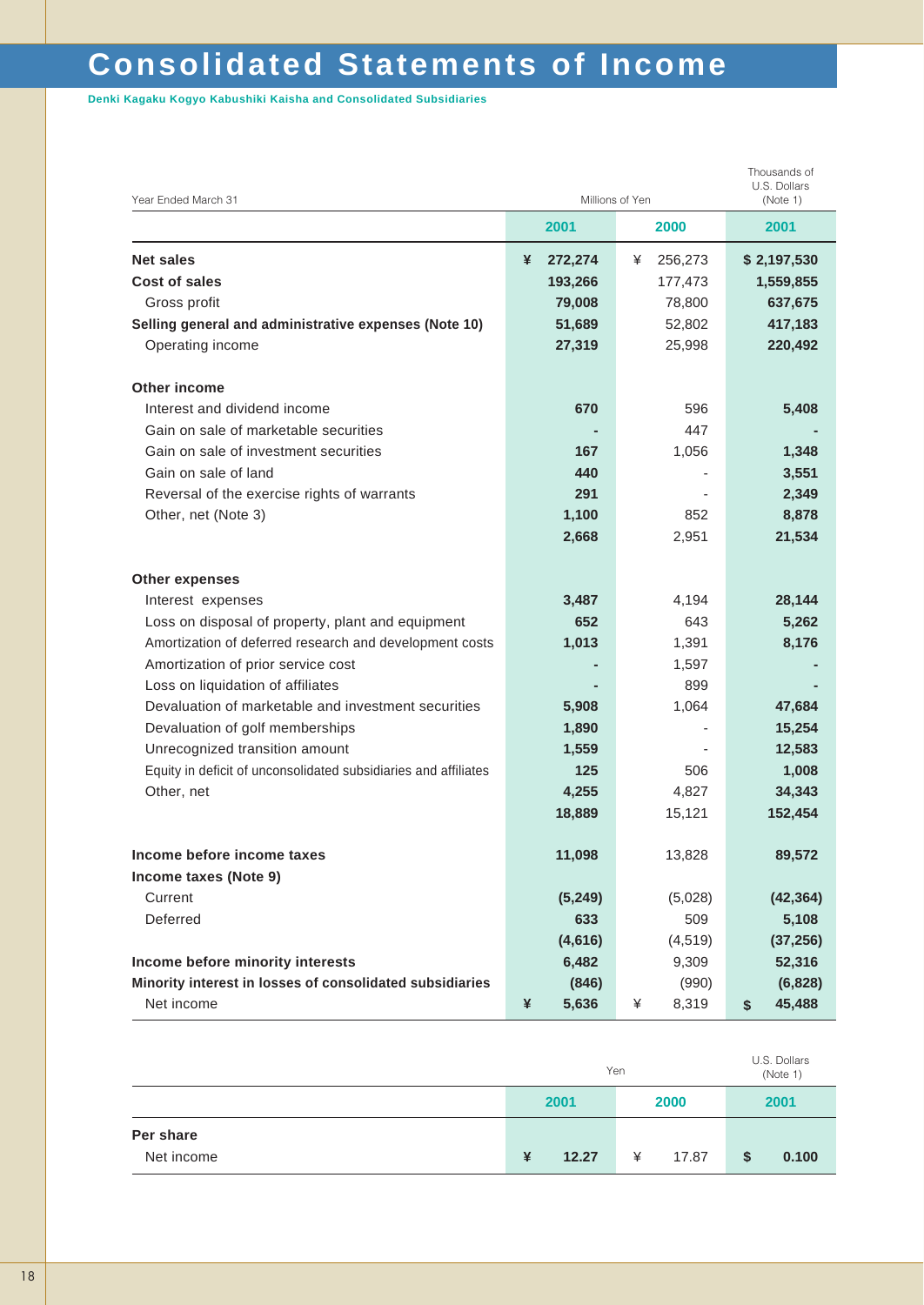**Denki Kagaku Kogyo Kabushiki Kaisha and Consolidated Subsidiaries**

|                                                                                                                | Thousands        |          | Millions of Yen |                                   |
|----------------------------------------------------------------------------------------------------------------|------------------|----------|-----------------|-----------------------------------|
| Year Ended March 31                                                                                            | Common stock     |          |                 |                                   |
|                                                                                                                | Number of shares | Amount   |                 | Capital surplus Retained earnings |
| Balance at March 31, 1999                                                                                      | 471,849          | ¥ 35,303 | ¥35,268         | ¥16,955                           |
| Deferred income taxes                                                                                          |                  |          |                 | 902                               |
| Net income                                                                                                     |                  |          |                 | 8,319                             |
| Increase in retained earnings resulting from<br>exclusion of subsidiaries and an affiliate in<br>consolidation |                  |          |                 | 72                                |
| Increase in retained earnings resulting from<br>change of the method of elimination of                         |                  |          |                 |                                   |
| unrealized inter-company profit                                                                                |                  |          |                 | 117                               |
| Decrease in retained earnings resulting from<br>exclusion of a subsidiary                                      |                  |          |                 | (4)                               |
| Decrease in retained earnings resulting from                                                                   |                  |          |                 |                                   |
| inclusion of an affiliate                                                                                      |                  |          |                 | (6)                               |
| Cash dividends<br>Bonuses to directors and statutory auditors                                                  |                  |          |                 | (3,507)<br>(24)                   |
| Stock redemption                                                                                               | (12, 430)        |          | (3, 199)        |                                   |
| Balance at March 31, 2000                                                                                      | 459,419          | ¥ 35,303 | ¥32,069         | ¥ 22,824                          |
|                                                                                                                |                  |          |                 |                                   |
| Net income                                                                                                     |                  |          |                 | 5,636                             |
| Increase in retained earnings resulting from                                                                   |                  |          |                 |                                   |
| exclusion of an affiliate                                                                                      |                  |          |                 | 48                                |
| Decrease in retained earnings resulting from                                                                   |                  |          |                 |                                   |
| exclusion of a subsidiary                                                                                      |                  |          |                 | (54)                              |
| Decrease in retained earnings resulting from<br>inclusion of an affiliate                                      |                  |          |                 |                                   |
| Decrease in retained earnings resulting from                                                                   |                  |          |                 | (7)                               |
| exclusion of an affiliate                                                                                      |                  |          |                 | (7)                               |
| Cash dividends                                                                                                 |                  |          |                 | (2, 297)                          |
| Bonuses to directors and statutory auditors                                                                    |                  |          |                 | (117)                             |
| Balance at March 31, 2001                                                                                      | 459,419          | ¥ 35,303 | ¥32,069         | ¥26,026                           |
|                                                                                                                |                  |          |                 |                                   |

Common stock Thousands Thousands of U.S. dollars (Note 1) Year Ended March 31

|                                               | Number of shares | Amount    | Capital surplus | Retained earnings |
|-----------------------------------------------|------------------|-----------|-----------------|-------------------|
| Balance at March 31, 2000                     | 459,419          | \$284,931 | \$258,830       | \$184,213         |
| Net income                                    |                  |           |                 | 45,488            |
| Increase in retained earnings resulting from  |                  |           |                 |                   |
| exclusion of an affiliate                     |                  |           |                 | 388               |
| Decrease in retained earnings resulting from  |                  |           |                 |                   |
| exclusion of a subsidiary                     |                  |           |                 | (436)             |
| Decreases in retained earnings resulting from |                  |           |                 |                   |
| inclusion of an affiliate                     |                  |           |                 | (57)              |
| Decreases in retained earnings resulting from |                  |           |                 |                   |
| exclusion of an affiliate                     |                  |           |                 | (57)              |
| Cash dividends                                |                  |           |                 | (18, 539)         |
| Bonuses to directors and statutory auditors   |                  |           |                 | (944)             |
| <b>Balance at March 31, 2001</b>              | 459,419          | \$284,931 | \$258,830       | \$210,056         |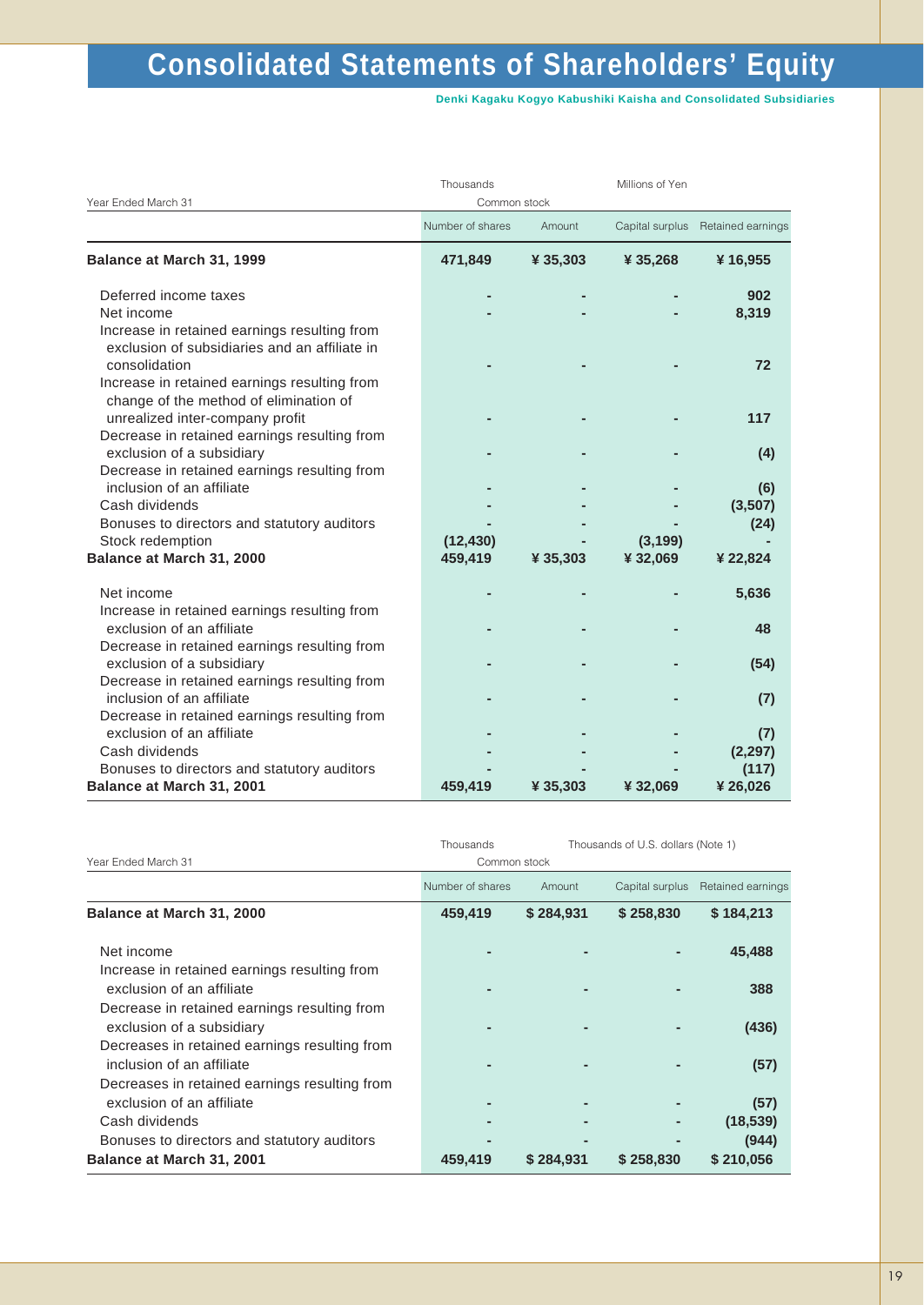# **Consolidated Statements of Cash Flows**

**Denki Kagaku Kogyo Kabushiki Kaisha and Consolidated Subsidiaries**

| Year Ended March 31                                           | Millions of Yen  | Thousands of<br>U.S. Dollars<br>(Note 1) |                     |
|---------------------------------------------------------------|------------------|------------------------------------------|---------------------|
|                                                               | 2001             | 2000                                     | 2001                |
| Cash flows from operating activities:                         |                  |                                          |                     |
| Income before income taxes                                    | ¥<br>11,098      | ¥<br>13,828                              | \$<br>89,572        |
| Adjustments -                                                 |                  |                                          |                     |
| Depreciation<br>Amortization of deferred charges              | 15,047<br>1,191  | 15,106<br>1,808                          | 121,445<br>9,613    |
| Devaluation of golf membership                                | 1,890            |                                          | 15,254              |
| Provision for doubtful accounts                               | 26               | 182                                      | 209                 |
| Interest and dividend income                                  | (670)            | (596)                                    | (5,407)             |
| Interest expenses                                             | 3,487            | 4,194                                    | 28,144              |
| Devaluation of marketable and investment securities           | 5,907            | 1,064                                    | 47,676              |
| Gain on sale of marketable and investment securities          | (167)            | (1,502)                                  | (1, 348)            |
| Equity losses of affiliated companies                         | 125              | 506                                      | 1,008               |
| Loss on sales of property, plant and equipment, net           | 211              | 1,044                                    | 1,702               |
| Other                                                         | 134              | 318                                      | 1,082               |
| Changes in assets and liabilities:<br><b>Receivables</b>      |                  |                                          |                     |
| Inventories                                                   | 1,578<br>(3,921) | (5,005)<br>3,835                         | 12,736<br>(31, 646) |
| Notes and accounts payable                                    | 8,225            | 4,920                                    | 66,384              |
| Other, net                                                    | 2,033            | (1,614)                                  | 16,408              |
| Sub-total                                                     | 46,194           | 38,088                                   | 372,833             |
| Interest and dividend received                                | 739              | 670                                      | 5,964               |
| Interest paid                                                 | (3, 547)         | (4, 176)                                 | (28, 628)           |
| Income taxes paid                                             | (6, 196)         | (2,528)                                  | (50,008)            |
| Net cash provided by operating activities                     | 37,190           | 32,054                                   | 300,161             |
| <b>Cash flows from investment activities:</b>                 |                  |                                          |                     |
| Purchase of marketable securities                             |                  | (3,782)                                  |                     |
| Sales of marketable securities                                | 113              | 6,891                                    | 912                 |
| Purchases of property, plant and equipment                    | (22, 816)        | (16, 343)                                | (184, 148)          |
| Sales of property, plant and equipment                        | 2,129            | 3,818                                    | 17,183              |
| Purchase of investment securities                             | (586)            | (3,591)                                  | (4, 729)            |
| Sales of investment securities                                | 2,447            | 1,385                                    | 19,750              |
| Other, net                                                    | 1,882            | (1, 310)                                 | 15,189              |
| Net cash used in investment activities                        | (16, 831)        | (12, 932)                                | (135, 843)          |
| Cash flows from financing activities:                         |                  |                                          |                     |
| Decrease in short-term borrowings                             | (8, 181)         | (3,919)                                  | (66, 029)           |
| Proceeds from long-term debt                                  | 17,976           | 11,609                                   | 145,084             |
| Repayment of long-term debt<br>Cash dividends                 | (26, 633)        | (20, 813)                                | (214, 955)          |
| Capital stock subscription                                    | (2,526)          | (3,648)<br>1,036                         | (20, 387)           |
| Purchase of treasury stock                                    |                  | (3, 197)                                 |                     |
| Other                                                         | 0                | (2)                                      | 0                   |
| Net cash used in financing activities                         | (19, 364)        | (18, 934)                                | (156, 287)          |
| Effect of exchange rate changes on cash and cash equivalent   | 45               | (67)                                     | 363                 |
| Net increase in cash and cash equivalent                      | 1,040            | 121                                      | 8,394               |
| Cash and cash equivalent at the beginning of the year         | 6,346            | 4,979                                    | 51,218              |
| Increase of cash and cash equivalent resulting from inclusion |                  |                                          |                     |
| and exclusion of subsidiaries in the consolidation            | (255)            | 1,246                                    | (2,058)             |
| Cash and cash equivalent at the end of the year               | 7,131<br>¥       | 6,346<br>¥                               | 57,554<br>\$        |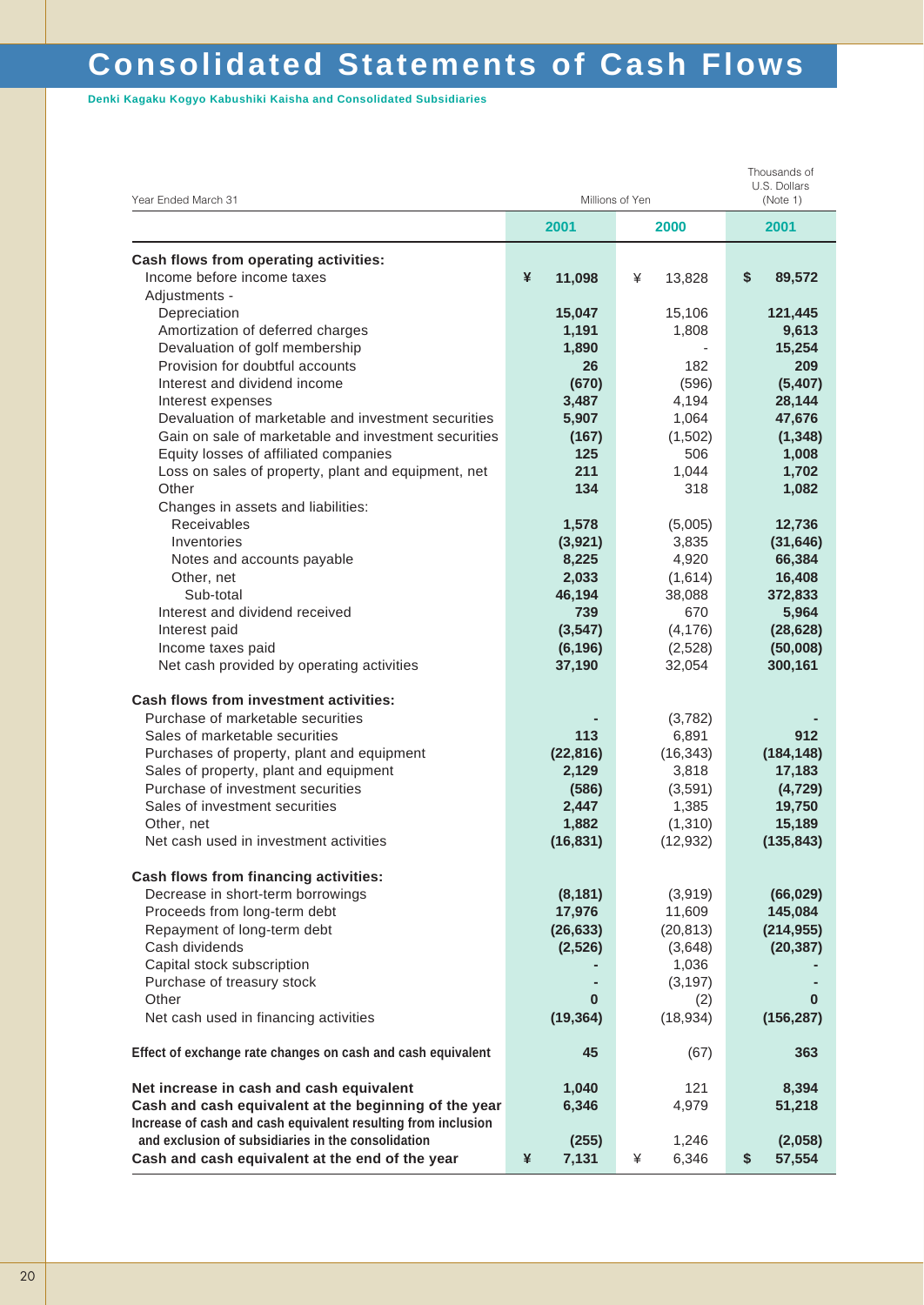# **Notes to Consolidated Financial Statements**

**Denki Kagaku Kogyo Kabushiki Kaisha and Consolidated Subsidiaries**

**1. Basis Presenting Consolidated Financial Statements:**

The accompanying consolidated financial statements of Denki Kagaku Kogyo Kabushiki Kaisha and its consolidated subsidiaries (the "Company") are basically an English version of those which have been prepared in accordance with accounting principles and practices generally accepted in Japan and filed with the Japanese Ministry of Finance.

The accompanying consolidated financial statements incorporate certain reclassifications and rearrangements in order to present these statements in a form which is more familiar to the readers of these statements outside Japan. In addition, the notes to consolidated financial statements include information which is not required under generally accepted accounting principles and practices in Japan but is presented herein as additional information.

The accompanying financial statements are not intended to present the financial position and results of operations and cash flows in accordance with accounting principles and practices generally accepted in countries and jurisdictions other than Japan.

The U.S. dollar amounts stated in the consolidated financial statements are included solely for convenience of readers outside of Japan. Those translations should not be construed as representations that the Japanese yen amounts actually represent, or have been or could be converted into U.S. dollars. The rate of  $\frac{4}{7}$  123.90 = US\$1, the approximate rate of exchange as at March 31, 2001 has been used for the purpose of such translations.

#### **2. Summary of Significant Accounting Policies : (1) Consolidation and investments in affiliated companies –**

The consolidated financial statements include the accounts of the Company and those of its subsidiaries in which it has control. The consolidated financial statements consist of, with exceptions which are not material, those of its 29 majority and wholly-owned subsidiaries (30 subsidiaries in 2000). All significant intercompany transactions and accounts and unrealized inter-company profits are eliminated on consolidation.

Investments in unconsolidated subsidiaries and affiliated companies in which the Company has significant influence are stated at the equity method. These unconsolidated subsidiaries and affiliated companies for which the equity method is applied total 19 and 20 at March 31, 2001 and 2000, respectively. Consolidated net income includes the Company's equity in current earnings after elimination of unrealized inter-company profits.

The excess of the cost over the underlying net equity of investments in consolidated subsidiaries as well as companies accounted for on an equity basis, is deferred and amortized on a straight-line basis over a period of five years from the date of acquisition.

Seven subsidiaries (eight subsidiaries in 2000) were consolidated on the basis of their fiscal years ended at December 31, 2001 and 2000. The year end data of a subsidiary were November 30, 2001 and 2000. Therefore, the subsidiary tentatively closed it's account at January 31, 2001 and 2000 for the consolidation purpose. Material differences in inter-company transactions and accounts arising from the use of the different fiscal year-end are appropriately adjusted in consolidation.

#### **(2) Financial instruments –**

Until the year ended March 31, 2000, marketable securities (current) and investments in securities (non- current) are stated at cost.

Effective from the year ended March 31, 2001, the Company and its subsidiaries adopted the new Japanese accounting standard for financial instruments, which is effective for periods beginning on or after April 1, 2000. As a result of adoption of the new

standard, income before income taxes for the year ended March 31, 2001 has no material impact, as compared with the amount which would have been reported if the previous standard had been applied consistently.

Securities held by the Company and its subsidiaries are, under the new standard, classified into two categories;

"Investments of the Company in equity securities issued by unconsolidated subsidiaries and affiliates" are accounted for by the equity method. Exceptionally, investments in certain unconsolidated subsidiaries and affiliates are stated at cost because the effect of application of the equity method would be immaterial. "Other securities" are stated at cost, as stated in the paragraph

below.

Held-to-maturity debt securities, that the Company and its subsidiaries have intent to hold to maturity, are stated at cost after accounting for premium or discount on acquisition, which are amortized over the period to maturity.

Under the new standard, other securities which have characteristics of cash equivalents are presented as marketable securities (current) and all the other securities are presented as investments in securities (non-current). The securities held by the Company and its subsidiaries have been reclassified as of April 1, 2000 (the beginning of year). As a result of such reclassification, the securities in the current portfolio have decreased by ¥ 34,679 million (\$279,895 thousand) and the securities in the non-current portfolio have increased by the same amount.

#### **(3) Inventories –**

Inventories are principally stated at cost determined by the total average method.

#### **(4) Property, plant and equipment –**

Property, plant and equipment, including significant renewals and improvements, are carried at cost less depreciation. Maintenance and repairs including minor renewals and betterments are charged to income as incurred. Depreciation is computed primarily on the straight-line method at rates based on the estimated useful lives of the assets which are prescribed by the Japanese income tax laws. When retired or disposed of, the difference between the net book value and sales proceeds is charged or credited to income.

#### **(5) Accrued retirement benefits –**

Employees whose service with the Company and certain domestic subsidiaries is terminated are, in most circumstances, entitled to lump-sum severance payments determined by reference to current basic rate of pay and length of service at the time when and the circumstances in which, the termination occurs. The minimum payment to employees is an amount based on voluntary termination of employment.

The Company and certain of its consolidated subsidiaries have qualified pension plans to cover part of their employees' severance indemnities.

Until the year ended March 31, 2000, the Company and certain consolidated subsidiaries provided for this liability, to the extent of 40% of the amount which would be required if all employees terminated employment voluntarily as at the relevant balance sheet date, less related benefits provided by the pension plans.

Pension costs comprise current service costs, amortization (on the declining balance method) of past service costs and interest on the unfunded portion of past services costs, which determined based on the funding policy, and were changed to income when paid.

Effective from the year ended March 31, 2001, the Company and its subsidiaries adopted the new Japanese accounting standard for retirement benefits, which is effective for periods beginning on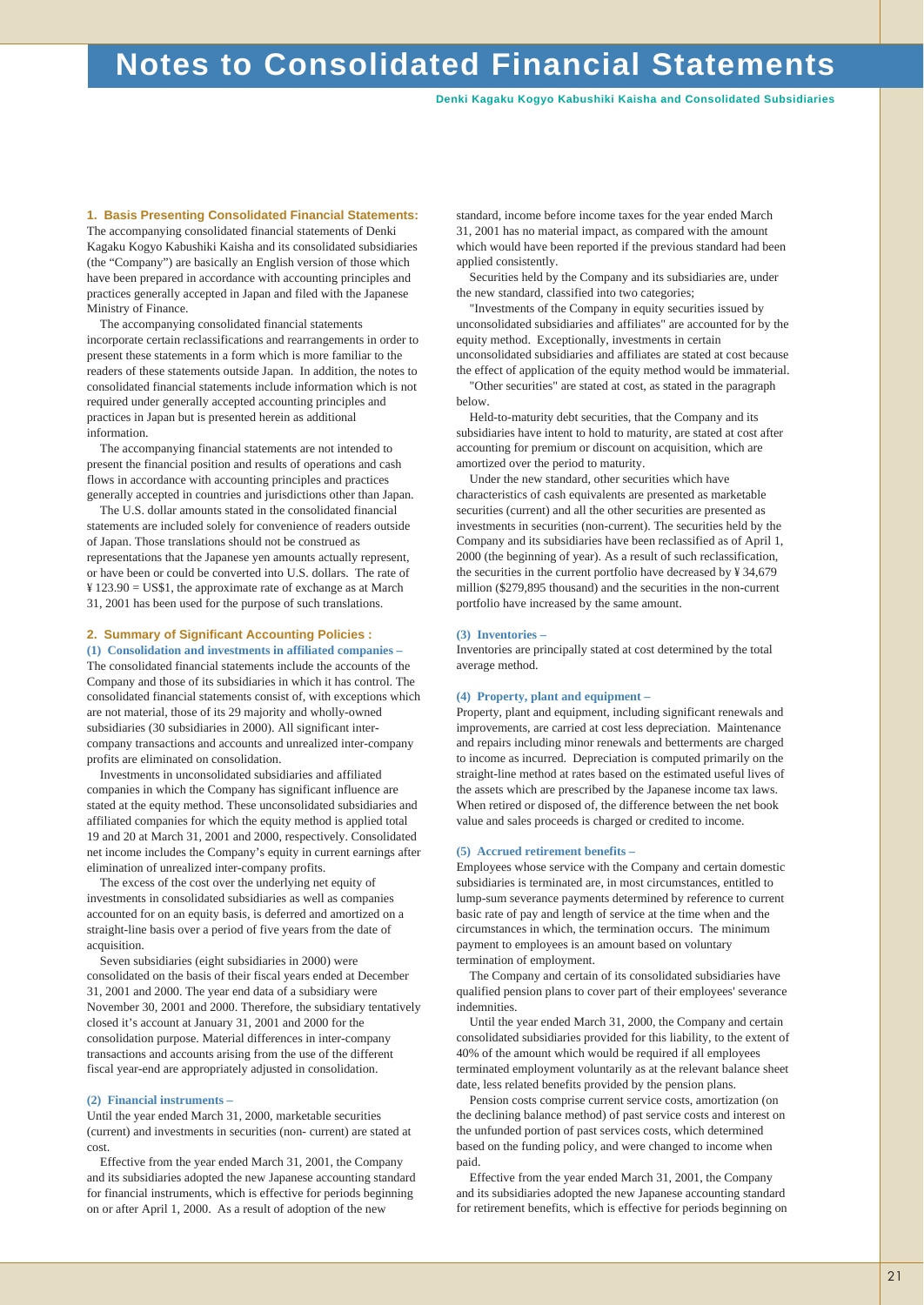or after April 1, 2000. In accordance with the new standard, the accrued retirement benefits as of March 31, 2001 represents the estimated present value of projected benefit obligations in excess of the fair value of the plan assets except that, as permitted under the new standard, the unrecognized transition amount arising from adopting the new standard of ¥ 12,554 million (\$101,324 thousand) at April 1, 2000 (the beginning of year) is amortized on a straightline basis over 10 years, and the unrecognized actuarial differences are amortized on a straight-line basis over the period of 10 years from the next year in which they arise. As a result of adopting the new standard, net pension and severance costs for the year ended March 31, 2001 has increased by ¥ 1,092 million (\$8,814 thousand) and income before income taxes has decreased by ¥ 1,050 million (\$8,475) as compared with the amounts which would have been reported if the previous standard had been applied consistently.

The Company and certain of its consolidated subsidiaries provide for severance indemnities for directors and statutory auditors in accordance with their rules for directors' severance indemnities. Payment of directors' severance indemnities is subject to shareholders' approval.

#### **(6) Accounting for leases –**

Finance leases other than those that are deemed to transfer the ownership of the leased assets to lessees are principally accounted for by the method that is applicable to ordinary operating leases.

#### **(7) Translation of foreign currency accounts –**

Until the year ended March 31, 2000, current foreign currency receivables and payables were translated into Japanese yen at the applicable exchange rates at the balance sheet date except for those receivables and payables covered by forward exchange contracts which were translated at the forward exchanged rates. Resulting exchange gains or losses were credited or changed to income. Non-current foreign currency receivables and payables were generally translated at historical rates.

Foreign currency financial statements were translated into yen at the appropriate year end current rate except for common stock, capital surplus and certain other inter-company accounts. Translation differences resulting therefrom were deferred and were reflected in the accompanying consolidated balance sheets as "Foreign currency translation adjustments".

Effective from the year ended March 31, 2001, the Company and its subsidiaries adopted the new Japanese accounting standard for foreign currency translation, which is effective for periods beginning on or after April 1, 2000. Under the new standard, all monetary assets and liabilities denominated in foreign currencies, whether long-term or short-term, are translated into Japanese yen at the exchange rates prevailing at the balance sheet date. Resulting gains and losses are included in net profit or loss for the period. The adoption of the new method had no material impact on the accompanying consolidated financial statements.

The new standard also amended the method of translating foreign currency financial statements of foreign subsidiaries and affiliates into Japanese yen. Under the new standard, assets and liabilities of the foreign subsidiaries and affiliates are translated into Japanese yen at the exchange rates prevailing at the balance sheet date. The shareholders' equity at beginning of the year is translated into Japanese yen at the historical rates. Profit and loss accounts for the year are translated into Japanese yen using the average exchange rate during the year or, alternatively, using the exchange rates prevailing at the balance sheet date. Differences in yen amounts arising from the use of different rates are presented as "foreign currency translation adjustments" in the shareholders' equity. The effect of adopting the new accounting standard on the accompanying consolidated financial statements was immaterial.

#### **(8) Income taxes –**

Income taxes of the Company and its domestic subsidiaries consist of corporate income taxes, local inhabitants taxes and enterprise taxes.

Income taxes are determined using the assets and liability approach, whereby deferred tax assets and liabilities are

recognized in respect of temporary differences between the tax basis of assets and liabilities and those as reported in the consolidated financial statements.

#### **(9) Appropriation of retained earnings –**

Appropriation of retained earnings reflected in the accompanying consolidated financial statements have been recorded after approval by the shareholders as required under the Japanese Commercial Code.

#### **(10) Cash and cash equivalent –**

Cash and cash equivalents in the consolidated statement of cash flows are composed of cash on hand, bank deposits able to be withdrawn on demand and short-term investments with an original maturity of three months or less and which represent a minor risk of fluctuations in value.

#### **(11) Net income per share –**

The computation of net income per share is based on the average number of shares outstanding during each year.

#### **3. Accounts balances and transactions with affiliated companies –**

Accounts balances with unconsolidated subsidiaries and affiliated companies accounted for on an equity basis at March 31 are as follows:

|                                      | Millions of Yen | Thousands of<br>U.S. Dollars |           |
|--------------------------------------|-----------------|------------------------------|-----------|
|                                      | 2001            | 2000                         | 2001      |
| Notes and accounts receivable, trade | ¥12,822         | ¥12,321                      | \$103,486 |
| Short-term loans receivable          | 346             | 951                          | 2.792     |
| Other current assets                 | 1,030           | 1,033                        | 8,313     |
| Investment securities                | 11,139          | 10.441                       | 89,903    |
| Long-term loans receivable           | 443             | 560                          | 3.575     |
| Notes and accounts payable, trade    | 4,812           | 4,299                        | 38,837    |
| Other current liabilities            | 488             | 504                          | 3,938     |
|                                      |                 |                              |           |

Transactions between the parent company and its unconsolidated subsidiaries and affiliated companies accounted for on an equity basis for the years ended March 31, are as follows:

|                    | Millions of Yen | Thousands of<br>U.S. Dollars |          |
|--------------------|-----------------|------------------------------|----------|
|                    | 2001            | 2000                         | 2001     |
| Other income-other | ¥ 3.322         | ¥1.629                       | \$26.811 |

#### **4. Marketable and investment securities –**

The aggregate cost and market value of investment securities for which market quotations are available as of March 31, 2001 composed of the following:

|                                                                             | Millions of<br>Yen             | Thousands of<br>U.S. Dollars     |
|-----------------------------------------------------------------------------|--------------------------------|----------------------------------|
| Investment securities<br>Market value<br>Carrying amount<br>Unrealized loss | ¥25.388<br>27,793<br>¥ $2.405$ | \$204.907<br>224,318<br>\$19.411 |

#### **5. Derivative financial instruments –**

The company entered into derivative financial instruments of foreign exchange forward contracts. The company does not hold or issue derivatives for trading purpose and it is the company's policy to use derivatives only for the purpose of reducing market risk and financing costs in accordance with internal criteria. The company does not anticipate any losses resulting from default of the counter-parties as they are limited to major domestic financial institutions with sound operational foundations.

Gains or losses arising from changes in fair value of the derivatives designated as "hedging instruments" are deferred as an asset or liability and included in net profit or loss in the same period during which the gains and losses on the hedged items or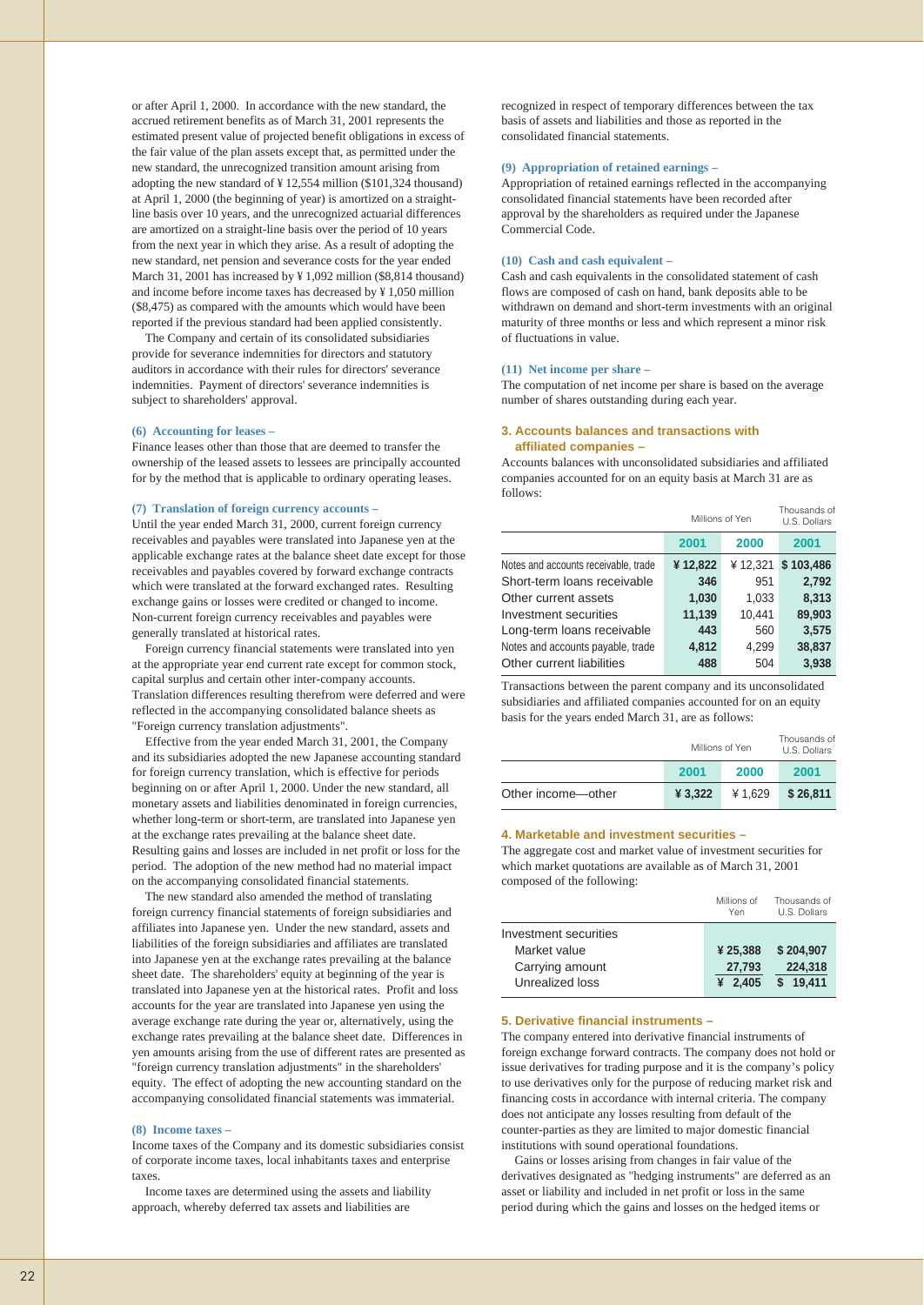transactions are recognized.

The derivatives designated as hedging instruments by the Company are principally forward exchange contracts. The related hedging items are foreign currency receivables and payables.

The company has a policy to utilize the above hedging instruments in order to reduce the Company's exposure to the risk of exchange rate fluctuation. Thus, the Company's purchases of the hedging instruments are limited to, at maximum, the amounts of the hedged items.

The company evaluates effectiveness of its hedging activities by reference to the accumulated gains or losses on the hedging instruments and the related items from the commencement of the hedges.

The estimated fair value of the company's financial instruments as of March 31 are as follows:

|                                                                                           | Millions of Yen |  |  | Thousands of<br>U.S. Dollars |      |  |
|-------------------------------------------------------------------------------------------|-----------------|--|--|------------------------------|------|--|
|                                                                                           | 2001            |  |  | 2000                         | 2001 |  |
| Forward exchange contracts:<br>Carrying amount<br>Estimated fair value<br>Unrealized loss | ¥               |  |  | 14<br>10                     | S    |  |

#### **6. Inventories –**

Inventories at March 31 are as follows:

|                        | Millions of Yen | Thousands of<br>U.S. Dollars |           |
|------------------------|-----------------|------------------------------|-----------|
|                        | 2001            | 2000                         | 2001      |
| Finished products      | ¥17,869         | ¥15.312                      | \$144.221 |
| Semi-finished products | 7,121           | 6,009                        | 57,474    |
| Work in process        | 1,880           | 1.778                        | 15,173    |
| Raw materials          | 4,684           | 4,703                        | 37,805    |
| <b>Supplies</b>        | 2,011           | 1,859                        | 16,231    |
|                        | ¥33.565         | ¥29.661                      | \$270.904 |

### **7. Short -term bank loans and long-term debt –**

Short-term bank loans at March 31 comprised the following:

|                                                                                                                                                                                                                     | Millions of Yen   | Thousands of<br>U.S. Dollars |                      |
|---------------------------------------------------------------------------------------------------------------------------------------------------------------------------------------------------------------------|-------------------|------------------------------|----------------------|
|                                                                                                                                                                                                                     | 2001              | 2000                         | 2001                 |
| Bank overdrafts with interest<br>ranging from 0.612% to<br>7.44% per annum<br>Short-term bank loans with<br>interest ranging from<br>0.50288% to 7.51% per<br>annum represented by short-<br>term notes maturing at | ¥11,185           | ¥<br>9.694                   | S<br>90.274          |
| various dates within one year                                                                                                                                                                                       | 52,632<br>¥63.817 | 62,105<br>¥71.799            | 424,794<br>\$515.068 |

Long-term debt at March 31 consisted of the following:

|                                   | Millions of Yen | Thousands of<br>U.S. Dollars |              |
|-----------------------------------|-----------------|------------------------------|--------------|
|                                   | 2001            | 2000                         | 2001         |
| Loans, principally from banks     |                 |                              |              |
| and insurance companies,          |                 |                              |              |
| maturing serially to 2010 with    |                 |                              |              |
| interest ranging from 0% to       |                 |                              |              |
| 7.4138% per annum :               |                 |                              |              |
| Secured                           | ¥<br>1,833      | ¥<br>2,324                   | 14,795<br>\$ |
| Unsecured                         | 25,686          | 33,754                       | 207,313      |
| 1.00% bonds with warrant due 2000 |                 | 2,547                        |              |
| 2.65% bonds due 2000              |                 | 10,000                       |              |
| 2.00% bonds due 2001              | 10,000          | 10,000                       | 80,710       |
| 2.35% bonds due 2001              |                 | 5,000                        |              |
| 2.95% bonds due 2001              | 10,000          | 10,000                       | 80,710       |
| 2.10% bonds due 2002              | 10,000          | 10,000                       | 80,710       |
| 2.20% bonds due 2002              | 5,000           | 5,000                        | 40,355       |
| 2.275%bonds due 2002              | 5,000           | 5,000                        | 40,355       |
| 2.40% bonds due 2003              | 5,000           | 5,000                        | 40,355       |
| 1.59% bonds due 2004              | 10,000          | 10,000                       | 80,710       |
| 0% Convertible bonds due 2004     | 3,000           |                              | 24,213       |
| 1.12% bonds due 2006              | 5,000           |                              | 40,355       |
| 1.83% bonds due 2007              | 10,000          |                              | 80,710       |
|                                   | 100,519         | 108,626                      | 811,291      |
| Less-current portion of long-     |                 |                              |              |
| term debt                         | 44,888          | 26,115                       | 362,292      |
|                                   | ¥ 55,631        | ¥ 82,511                     | \$448,999    |

A summary of assets pledged as collateral for short-term bank loans and long-term debt at March 31 is as follows:

|                                                  | Millions of Yen | Thousands of<br>U.S. Dollars |        |
|--------------------------------------------------|-----------------|------------------------------|--------|
|                                                  | 2001            | 2000                         | 2001   |
| Property, plant and equipment<br>- at book value |                 | ¥ 87,146 ¥ 86,699 \$ 703,357 |        |
| Assets of consolidated<br>securities company     | 2,581           | 5.328                        | 20,831 |

The aggregate annual maturities of long-term debt subsequent to March 31, 2001 are as follows:

|                       |   | Millions of<br>Yen | Thousands of<br>U.S. Dollars |
|-----------------------|---|--------------------|------------------------------|
| Year ending March 31: |   |                    |                              |
| 2002                  | ¥ | 44,888             | \$362,292                    |
| 2003                  |   | 17,590             | 141,969                      |
| 2004                  |   | 6,682              | 53,931                       |
| 2005                  |   | 13,884             | 112,058                      |
| 2006                  |   | 5,405              | 43,624                       |
| 2007 and thereafter   |   | 12,070             | 97,417                       |
|                       |   | ¥100.519           | \$811,291                    |

#### **8. Retained earnings –**

The Japanese Commercial Code provides that an amount equal to at least 10 percent of cash dividends and bonuses to directors and corporate auditors shall be appropriated as legal reserve until such reserve is equal to 25 percent of the capital stock account. This reserve is not available for dividends but may be used to reduce a deficit or may be transferred to stated capital.

Under the Japanese Commercial Code, the appropriation of retained earnings for a fiscal year is made by resolution of shareholders at a general meeting to be held after the balance sheet date, and the accounts for the year do not reflect such appropriations.

However, the Company may pay interim dividends by resolution of Board of Directors once a fiscal year in accordance with the Japanese Commercial Code and the Company's Articles of Incorporation.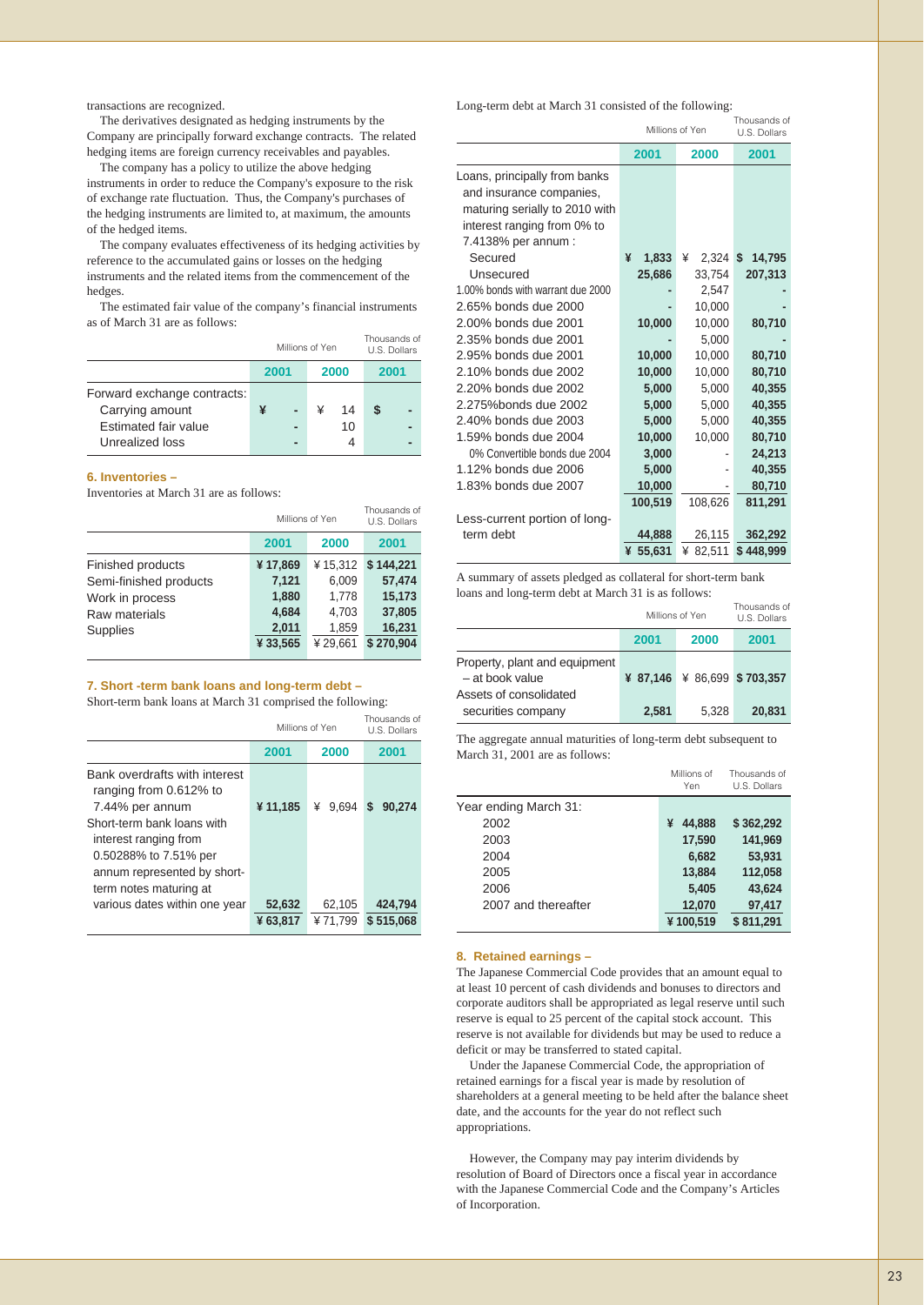The proposed appropriation of retained earnings of the Company for the year ended March 31, 2001, which was approved on June 28, 2001, at the general shareholders' meeting is as follows:

|                                          | Millions of<br>Yen | Thousands of<br>U.S. Dollars |
|------------------------------------------|--------------------|------------------------------|
| Legal reserve                            | 120                | 968                          |
| Cash dividends at ¥ 2.50 per share       | 1,149              | 9,274                        |
| Directors' and statutory auditors' bonus | 60                 | 484                          |
| Provision for special reserve            | 260                | 2,098                        |
|                                          | ¥ 1.589            | 12,824                       |

#### **9. Income taxes –**

The Company is subject to a number of different income taxes which, in the aggregate, indicate a statutory tax rate in Japan of approximately 41.0 percent for the years ended March 31, 2001 and 2000.

The significant components of deferred tax assets and liabilities at March 31 were as follows:

Thousands of

Year ended

|                                | Millions of Yen |       |      | U.S. Dollars |              |
|--------------------------------|-----------------|-------|------|--------------|--------------|
|                                | 2001            |       | 2000 |              | 2001         |
| Deferred tax assets            |                 |       |      |              |              |
| Allowance for doubtful         |                 |       |      |              |              |
| accounts                       | ¥               | 314   | ¥    | 929          | \$<br>2,534  |
| Enterprise income taxes        |                 | 265   |      | 355          | 2,139        |
| Accrued severance cost for     |                 |       |      |              |              |
| directors and statutory        |                 |       |      |              |              |
| auditors                       |                 | 288   |      | 290          | 2,324        |
| Accrued severance and          |                 |       |      |              |              |
| pension costs for employees    |                 | 442   |      | 390          | 3,567        |
| <b>Accrued bonus</b>           |                 | 490   |      | 317          | 3,955        |
| Inter-company profit of        |                 |       |      |              |              |
| inventories and fixed assets   |                 | 840   |      | 893          | 6,780        |
| Devaluation of investment      |                 |       |      |              |              |
| securities                     |                 | 422   |      |              | 3,406        |
| Devaluation of golf            |                 |       |      |              |              |
| memberships                    |                 | 785   |      |              | 6,336        |
| Other                          |                 | 522   |      | 390          | 4,213        |
| Gross deferred tax assets      |                 | 4,368 |      | 3,568        | 35,254       |
| Deferred tax liabilities:      |                 |       |      |              |              |
| Retained earnings              |                 |       |      |              |              |
| appropriated for special       |                 |       |      |              |              |
| reserve (Note 13)              |                 | 2,488 |      | 2,319        | 20,081       |
| Other                          |                 | 74    |      | 80           | 597          |
| Gross deferred tax liabilities |                 | 2,562 |      | 2,399        | 20,678       |
| Net deferred tax assets        | ¥               | 1,806 | ¥    | 1,168        | \$<br>14,576 |

Reconciliations of the differences between the statutory tax rate and the effective income tax rate are as follows:

|                                | Year ended<br>March 31,2001 | Year ended<br>March 31,2000 |
|--------------------------------|-----------------------------|-----------------------------|
| Statutory tax rate             |                             |                             |
| Increase (reduction) in taxes  | 41.0%                       | 41.0 $%$                    |
| resulting from:                |                             |                             |
| Changes in valuation allowance |                             |                             |
| for affiliated companies       | $-$ %                       | $-11.4%$                    |
| Other                          | 0.5%                        | 3.1%                        |
| Effective income tax rate      | 41.5%                       | 32.7 %                      |

**10. Selling, general and administrative expenses–** Selling, general and administrative expenses for the years ended March 31, 2001 and 2000 comprised the following:

|                            | Millions of Yen | Thousands of<br>U.S. Dollars |           |
|----------------------------|-----------------|------------------------------|-----------|
|                            | 2001            | 2000                         | 2001      |
| Selling expenses           |                 |                              |           |
| Carriage and shipping      | 17,447<br>¥     | ¥ 18,034                     | \$140,815 |
| Sales commission           | 5,245           | 5,441                        | 42,333    |
| Other                      | 3,076           | 2,743                        | 24.826    |
|                            | 25,768          | 26,218                       | 207,974   |
| General and administrative |                 |                              |           |
| expenses:                  | 11.411          | 10.843                       | 92,099    |
| Salaries and remuneration  | 329             | 384                          | 2,655     |
| Employees' welfare         | 4,404           | 4.305                        | 35,545    |
| Research and development   | 9,777           | 11,052                       | 78,910    |
| Other                      | 25,921          | 26,583                       | 209,209   |
|                            | 51.689<br>¥     | 52.802<br>¥                  | \$417.183 |

#### **11. Research and development expenses–**

Research and development expenses included in selling, general and administrative expenses and manufacturing costs for the year ended March 31, 2001 and 2000, approximated ¥ 8,107 million (\$65,431 thousands) and ¥ 7,581 million, respectively.

#### **12. Retirement and severance benefits –**

The Company and its domestic subsidiaries have defined benefit retirement plans and qualified pension plans covering substantially all employees. Some domestic subsidiaries have entered into a small-enterprise mutual aid system for retirement fund contract with the Small-Enterprise Mutual Aid System for Retirement Fund Corporation to fund retirement payments for employees.

The accrued retirement benefits as of March 31, 2001 is analyzed as follows:

|                                     | Millions of<br>Yen | Thousands of<br>U.S. Dollars |
|-------------------------------------|--------------------|------------------------------|
| Projected benefit obligations       | ¥30,848            | \$248,975                    |
| Plan assets                         | 14,937             | 120,557                      |
| Net unreserved projected benefit    |                    |                              |
| obligations                         | 15.911             | 128,418                      |
| Unrecognized transition obligations | 10,996             | 88,749                       |
| Unrecognized actuarial losses       | 1,416              | 11,428                       |
| Accrued retirement benefits         | 3.499              | 28.241                       |

(Notes : Some domestic subsidiaries adopted the simple method for retirement benefits.)

Net pension and severance cost related to the retirement benefit plan for the year ended March 31, 2001 was as follows: Millions of Thousands of

|                                        | 191111111113311<br>Yen | .<br>U.S. Dollars |
|----------------------------------------|------------------------|-------------------|
| Service cost                           | ¥ 1,278                | 10,315<br>S.      |
| Interest cost                          | 628                    | 5.068             |
| Expected return on plan assets         | (296)                  | (2,389)           |
| Amortization of transition obligations | 1,558                  | 12,575            |
| Amortization of actuarial losses       | 223                    | 1,800             |
| Net pension and severance cost         | ¥ 3,391                | 27,369            |

Assumptions used in calculation of the above information were as follows:

| 10110110 <b>1</b>                      | Year ended<br>March 31.2001 |
|----------------------------------------|-----------------------------|
| Method of attributing the projected    |                             |
| benefits to periods of services        | straight-line basis         |
| Discount rate                          | 1.7%                        |
| Expected rate of return on plan assets | 1.7%                        |
| Amortization of unrecognized actuarial |                             |
| gains and losses                       | 10 years                    |
| Amortization of transition obligations | 10 years                    |
|                                        |                             |

#### **13. Special reserves –**

Under the Japanese tax regulations, certain special reserves which are not required for financial accounting purposes are deductible for income tax purposes if recorded on the books of account. Such reserves are directly appropriated from retained earnings as part of shareholders' equity.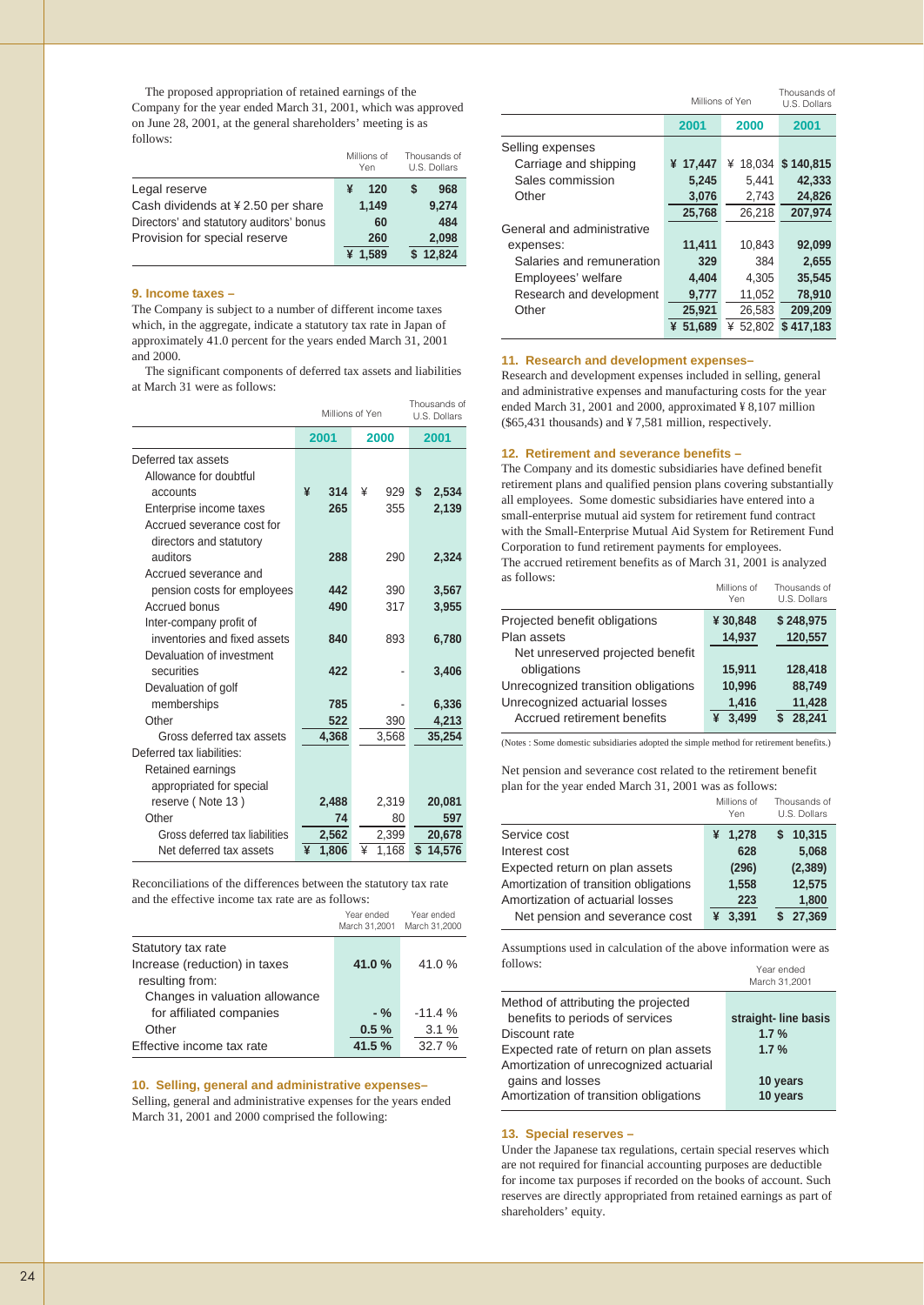Special reserves included in retained earnings at March 31, 2001 and 2000 were ¥ 3,369million (\$27,189 thousand), and ¥ 3,398 million, respectively.

#### **14. Analysis of assets and liabilities of securities company –**

An analysis of assets and liabilities at March 31, 2001 and 2000 of a securities company, which have been recorded in accordance with the provisions of "Uniform Accounting Standards for Securities Companies" issued by Japan Securities Dealers Association, is shown below. Inter-company assets and liabilities are eliminated. Thousands of

|                             | Millions of Yen | U.S. Dollars |              |
|-----------------------------|-----------------|--------------|--------------|
|                             | 2001            | 2000         | 2001         |
| Current assets:             |                 |              |              |
| Cash and deposits           | ¥<br>3,519      | ¥<br>1,797   | \$<br>28,402 |
| Margin transaction account  | 4,721           | 13,465       | 38,103       |
| Securities under the        |                 |              |              |
| company's custody           | 11,848          | 18,827       | 95,626       |
| Other                       | 4,483           | 649          | 36,182       |
|                             | 24,571          | 34,738       | 198,313      |
| Non-current assets          | 372             | 571          | 3,002        |
| <b>Total assets</b>         | ¥ 24,943        | 35,309<br>¥  | \$201,315    |
|                             |                 |              |              |
| Current liabilities:        |                 |              |              |
| Short-term loans            | 1,010<br>¥      | ¥<br>1,130   | \$<br>8,152  |
| Margin transaction account  | 3,017           | 8,872        | 24,350       |
| Guarantee money             | 246             | 956          | 1,985        |
| Securities received in lieu |                 |              |              |
| of Guarantee money          | 8,398           | 12,657       | 67,781       |
| Other                       | 8,476           | 8,038        | 68,410       |
|                             | 21,147          | 31,653       | 170,678      |
| Non-current liabilities     | 113             | 32           | 912          |
| Reserves                    | 55              | 54           | 443          |
| <b>Total liabilities</b>    | ¥ 21.315        | ¥ 31,739     | \$172.033    |

Net sales for the two years ended March 31, 2001 and 2000 include operating revenue (including financial revenue) of the securities subsidiary amounting to  $\frac{1}{2}$  1,833 million (\$ 14,794) thousand) and ¥ 3,683 million and selling, general and administrative expenses for the two years ended 31 March 2001 and 2000 include operating expenses (including financial expenses) of the securities subsidiary amounting to ¥ 1,365 million (\$ 11,017 thousand) and ¥ 1,849 million, respectively.

#### **15. Cash and cash equivalents –**

|                                                         |   | Millions of Yen |   | Thousands of<br>U.S. Dollars |    |          |
|---------------------------------------------------------|---|-----------------|---|------------------------------|----|----------|
|                                                         |   | 2001            |   | 2000                         |    | 2001     |
| Cash and cash equivalents<br>as of March 31 consist of: |   |                 |   |                              |    |          |
| Cash and bank deposits                                  | ¥ | 6.731           | ¥ | 5,745                        |    | \$54.326 |
| Marketable securities                                   |   | 400             |   | 601                          |    | 3.228    |
|                                                         |   | 7.131           | ¥ | 6.346                        | S. | 57.554   |

#### **16. Leases –**

#### **1) Finance Lease**

Finance leases that do not transfer ownership of the leased property to the lessee are accounted for as rental transaction. (1) Leased assets under financial leases, if capitalized,

at March 31, 2001 and 2000 comprise the followings:

At March 31,2001 Millions of Yen

|   |       |                            |       | <b>Net book</b><br>Value           |       |
|---|-------|----------------------------|-------|------------------------------------|-------|
| ¥ | 707   | ¥                          |       |                                    | 707   |
|   | 5.520 |                            | 3.482 |                                    | 2,038 |
|   | 342   |                            | 163   |                                    | 179   |
|   | 2,401 |                            | 1.532 |                                    | 869   |
|   | 43    |                            | 28    |                                    | 15    |
|   | 9.013 |                            | 5.205 |                                    | 3,808 |
|   |       | <b>Acquisition</b><br>Cost |       | <b>Accumulated</b><br>depreciation |       |

| At March 31,2000                                                                                                                                  | Millions of Yen                                      |                                                         |                                                       |  |  |  |
|---------------------------------------------------------------------------------------------------------------------------------------------------|------------------------------------------------------|---------------------------------------------------------|-------------------------------------------------------|--|--|--|
|                                                                                                                                                   | Acquisition<br>Cost                                  | Accumulated<br>depreciation                             | Net book<br>Value                                     |  |  |  |
| <b>Buildings and Structures</b><br>Machine and equipment<br>Vehicles and delivery equipment<br>Tools, furniture and fixtures<br>Intangible assets | ¥<br>1,501<br>6,712<br>279<br>2,496<br>43<br>¥11,031 | 1,351<br>¥<br>4,418<br>142<br>1,416<br>22<br>7,349<br>¥ | ¥<br>150<br>2,294<br>137<br>1,080<br>21<br>¥<br>3,682 |  |  |  |
| At March 31,2001                                                                                                                                  |                                                      | Thousands of U.S. Dollars                               |                                                       |  |  |  |
|                                                                                                                                                   | <b>Acquisition</b><br>Cost                           | <b>Net book</b><br>Value                                |                                                       |  |  |  |
| <b>Buildings and Structures</b><br>Machine and equipment<br>Vehicles and delivery equipment<br>Tools, furniture and fixtures<br>Intangible assets | 5,706<br>\$<br>44,552<br>2,760<br>19,379<br>347      | \$<br>28,103<br>1,316<br>12,365<br>226                  | S<br>5,706<br>16,449<br>1,445<br>7,014<br>121         |  |  |  |

Depreciation expenses of those leased assets for the year ended March 31,2001 and 2000 are computed by the straight line method over the periods of those finance leases with no remaining value.

**\$ 72,744**

**\$ 42,010**

**\$ 30,735**

(2) The amount of outstanding future lease payments due at March 31 including the portion of interest thereon were summarized as follows:

|                                                           | Millions of Yen               | Thousands of<br>U.S. Dollars |                               |  |
|-----------------------------------------------------------|-------------------------------|------------------------------|-------------------------------|--|
|                                                           | 2001                          | 2000                         | 2001                          |  |
| Future lease payments<br>Within one year<br>Over one year | ¥ $1,223$<br>2,585<br>¥ 3.808 | ¥ 1.320<br>2,362<br>¥ 3.682  | \$9.871<br>20,864<br>\$30,735 |  |

(3) Lease rental expenses on such finance lease contracts for the years ended March 31, 2001 and 2000 are as follows:

| $\cdots$ , which chinese have one of mood with mood with the term in $\cdots$ |                 |                              |          |  |  |  |  |  |
|-------------------------------------------------------------------------------|-----------------|------------------------------|----------|--|--|--|--|--|
|                                                                               | Millions of Yen | Thousands of<br>U.S. Dollars |          |  |  |  |  |  |
|                                                                               | 2001<br>2000    |                              | 2001     |  |  |  |  |  |
| Lease rental expenses<br>Depreciation cost                                    | ¥ 1,434         | ¥ 1.501                      | \$11,574 |  |  |  |  |  |
| corresponding amounts                                                         | 1,434           | 1.501                        | 11,574   |  |  |  |  |  |

#### **2) Operating Lease**

Operating leases are accounted for as rental transaction. The anti-<br>The amount of outstanding future

| The amount of outstanding future lease payments due at March 31      |              |
|----------------------------------------------------------------------|--------------|
| including the portion of interest thereon were summarized as follows |              |
| Millions of                                                          | Thousands of |

|                                                           | Yen                        | U.S. Dollars             |
|-----------------------------------------------------------|----------------------------|--------------------------|
|                                                           | 2001                       | 2001                     |
| Future lease payments<br>Within one year<br>Over one year | ¥<br>591<br>1.112<br>1.703 | 4.770<br>8.975<br>13.745 |

#### **17. Contingent liabilities –**

Contingent liabilities at March 31, 2001 and 2000 for notes receivable discounted and endorsed and loans guaranteed were approximately

¥1,919million (\$15,488 thousand) and ¥2,759million, respectively.

#### **18. Business Segment Information –**

The Companies are primarily engaged in the manufacture and sale of products in the four major segment of Petrochemical Products Division, Specialized Chemical Products Division, Cement and Construction Materials Division and Pharmaceutical and Other Products Divisions.

Information by business segment for the years ended March 31, 2001 and 2000 is summarized as follows: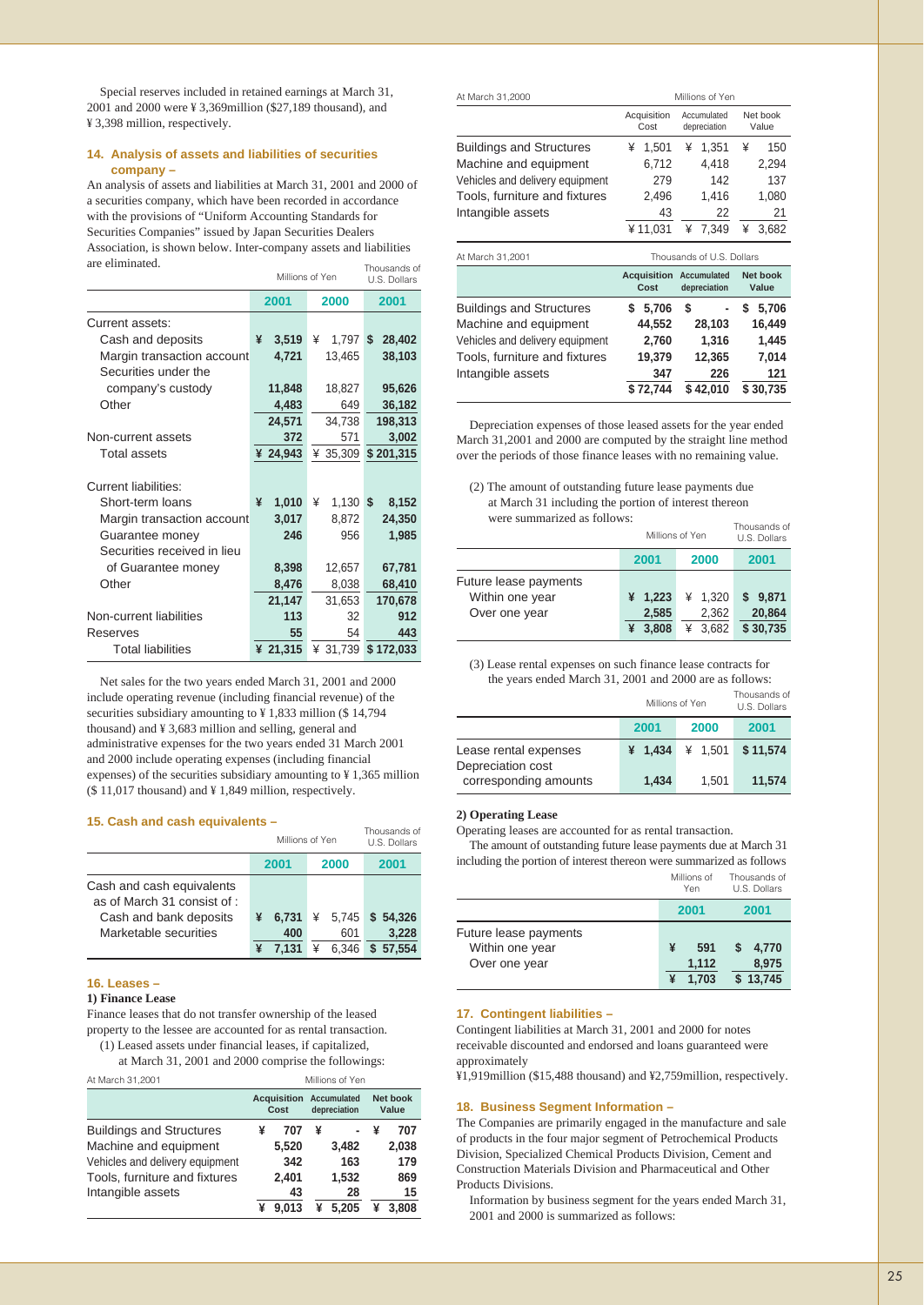| Year ended Mach 31, 2001     |                                                            |        |                                                                   |   |                                                                       |   | Millions of Yen                                         |              |         |   |                    |                      |
|------------------------------|------------------------------------------------------------|--------|-------------------------------------------------------------------|---|-----------------------------------------------------------------------|---|---------------------------------------------------------|--------------|---------|---|--------------------|----------------------|
|                              | <b>Petrochemical</b><br><b>Products</b><br><b>Division</b> |        | <b>Specialized</b><br><b>Chemical Products</b><br><b>Division</b> |   | <b>Cement and</b><br><b>Construction</b><br><b>Materials Division</b> |   | Pharmaceutical<br>and Other<br><b>Products Division</b> | <b>Total</b> |         |   | <b>Elimination</b> | <b>Consolidation</b> |
| Sales                        |                                                            |        |                                                                   |   |                                                                       |   |                                                         |              |         |   |                    |                      |
| Outside customers            | ¥ 85,075                                                   |        | ¥105,842                                                          | ¥ | 38,350                                                                |   | ¥ 43,007                                                | ¥ 272,274    |         |   | ٠                  | ¥ 272,274            |
| Inter-segment                |                                                            | 5,147  | 5.275                                                             |   | 2.594                                                                 |   | 4.960                                                   |              | 17,976  |   | $*(17,976)$        |                      |
| Total                        |                                                            | 90,222 | 111.117                                                           |   | 40.944                                                                |   | 47,967                                                  |              | 290.250 |   | (17,976)           | 272,274              |
| Operating costs and expenses |                                                            | 86,536 | 95,059                                                            |   | 36,348                                                                |   | 45,137                                                  |              | 263,080 |   | (18,125)           | 244,955              |
| Operating income             | ¥                                                          | 3,686  | 16,058<br>¥                                                       | ¥ | 4,596                                                                 | ¥ | 2,830                                                   | ¥ 27,170     |         | ¥ | 149                | ¥ 27,319             |
| Assets                       | ¥                                                          | 74,856 | ¥110.614                                                          | ¥ | 47.850                                                                |   | ¥ $60,204$                                              | ¥ 293,524    |         | ¥ | 75,505             | ¥369,029             |
| Depreciation cost            |                                                            | 4.986  | 6.291                                                             |   | 2,819                                                                 |   | 966                                                     |              | 15,062  |   | (16)               | 15,046               |
| Capital expenditure          |                                                            | 2.948  | 8.279                                                             |   | 4.652                                                                 |   | 1.326                                                   |              | 17.205  |   | 9.833              | 27,038               |

| Year ended Mach 31, 2000     |                                              |                                                            |                                                         | Millions of Yen                                         |           |              |               |
|------------------------------|----------------------------------------------|------------------------------------------------------------|---------------------------------------------------------|---------------------------------------------------------|-----------|--------------|---------------|
|                              | Petrochemical<br>Products<br><b>Division</b> | Specialized<br><b>Chemical Products</b><br><b>Division</b> | Cement and<br>Construction<br><b>Materials Division</b> | Pharmaceutical<br>and Other<br><b>Products Division</b> | Total     | Elimination  | Consolidation |
| Sales                        |                                              |                                                            |                                                         |                                                         |           |              |               |
| Outside customers            | 73.858<br>¥                                  | ¥102.597                                                   | 39.219<br>¥                                             | 40.598<br>¥                                             | ¥ 256.273 | ۰            | ¥256,273      |
| Inter-segment                | 4,689                                        | 5,029                                                      | 1,853                                                   | 4,638                                                   | 16.209    | ¥ $(16,209)$ |               |
| Total                        | 78.547                                       | 107,626                                                    | 41,072                                                  | 45.237                                                  | 272.482   | (16, 209)    | 256,273       |
| Operating costs and expenses | 75.795                                       | 92.871                                                     | 36.504                                                  | 41.539                                                  | 246.709   | (16,434)     | 230,275       |
| Operating income             | 2,752<br>¥                                   | 14.755<br>¥                                                | 4,568<br>¥                                              | 3,698<br>¥                                              | ¥ 25.773  | ¥<br>225     | 25,998<br>¥   |
| Assets                       | 76,150<br>¥                                  | ¥111.381                                                   | 48.224<br>¥                                             | 64.504<br>¥                                             | ¥300,259  | ¥ 79.034     | ¥379,293      |
| Depreciation cost            | 5,506                                        | 6,345                                                      | 2,745                                                   | 527                                                     | 15.125    | (19)         | 15,106        |
| Capital expenditure          | 1.726                                        | 6.748                                                      | 2.249                                                   | 592                                                     | 11.315    | 3.540        | 14,855        |

| Year ended Mach 31, 2001     | Thousands of U.S. Dollars                                  |                                                            |                                                                                                                                         |              |              |                    |                      |  |
|------------------------------|------------------------------------------------------------|------------------------------------------------------------|-----------------------------------------------------------------------------------------------------------------------------------------|--------------|--------------|--------------------|----------------------|--|
|                              | <b>Petrochemical</b><br><b>Products</b><br><b>Division</b> | Specialized<br><b>Chemical Products</b><br><b>Division</b> | <b>Cement and</b><br><b>Pharmaceutical</b><br>and Other<br><b>Construction</b><br><b>Materials Division</b><br><b>Products Division</b> |              | <b>Total</b> | <b>Elimination</b> | <b>Consolidation</b> |  |
| Sales                        |                                                            |                                                            |                                                                                                                                         |              |              |                    |                      |  |
| Outside customers            | \$686,642                                                  | \$854,253                                                  | \$309,524                                                                                                                               | \$347,111    | \$2,197,530  | ۰                  | \$2,197,530          |  |
| Inter-segment                | 41,542                                                     | 42,575                                                     | 20,936                                                                                                                                  | 40,032       | 145,085      | \$(145,085)        |                      |  |
| Total                        | 728.184                                                    | 896.828                                                    | 330,460                                                                                                                                 | 387,143      | 2,342,615    | (145,085)          | 2,197,530            |  |
| Operating costs and expenses | 698.434                                                    | 767.223                                                    | 293.366                                                                                                                                 | 364.302      | 2,123,325    | (146.287)          | 1,977,038            |  |
| Operating income             | 29,750                                                     | \$129,605                                                  | 37.094<br>S.                                                                                                                            | 22.841<br>S. | 219,290<br>S | 1,202<br>S         | 220,492              |  |
| Assets                       | \$604,165                                                  | \$892,768                                                  | \$386,199                                                                                                                               | \$485,908    | \$2,369,040  | \$609,402          | \$2,978,442          |  |
| Depreciation cost            | 40,242                                                     | 50,775                                                     | 22,752                                                                                                                                  | 7,796        | 121,565      | (129)              | 121,436              |  |
| Capital expenditure          | 23,793                                                     | 66,820                                                     | 37,547                                                                                                                                  | 10,702       | 138.862      | 79,362             | 218,224              |  |

| <b>Business</b>                            | <b>Product line</b>                                                                                                                                       | <b>Major products</b>                                                                                                                                                                                                             |
|--------------------------------------------|-----------------------------------------------------------------------------------------------------------------------------------------------------------|-----------------------------------------------------------------------------------------------------------------------------------------------------------------------------------------------------------------------------------|
| <b>Petrochemical Products Division</b>     | Styrene and ABS Products<br><b>Chemical Synthetic Products</b><br><b>Functional Resins</b>                                                                | Polystyrene, ABS resins, Styrene Monomer and other<br>Acetic Acid, Vinyl Acetate and other<br>CLEAREN, Transparent Polymers and Heat--Resistant Resins and other                                                                  |
| Specialized Chemical Products Division     | <b>Resin-Processed Products</b><br>Fertilizers and Inorganic Chemical Products<br><b>Organic Chemical Products</b><br>Electronic and Functional Materials | Electronic Wrapping Products, Food Wrapping Products and other<br>Fertilizers, Carbide, Refractory and other<br>Chloroprene, Acetylene Black and other<br>Fused Silica Filler, Electronic Circuit Boards, Fine-ceramics and other |
| Cement and Construction Materials Division | <b>Cement and Special Additives</b>                                                                                                                       | Cement and Special Additives and other                                                                                                                                                                                            |
| Pharmaceutical and Other Products Division | Pharmaceutical, Engineering<br><b>Business and Other Products</b>                                                                                         | Vaccines, Joint Function Improvement Agent SUVENYL,<br>Diagnostic Chemicals, Veterinary Chemicals, Engineering<br>Business, Securities Business and other                                                                         |

#### **19. Overseas Sales Information –**

Overseas sales of the Companies (export sales of the Company and domestjc subsidiaries) for the years ended March 31, 2001 and 2000 are summarized as follows:

|                                   | Millions of yen |                           |           |          |               |           |
|-----------------------------------|-----------------|---------------------------|-----------|----------|---------------|-----------|
|                                   | 2001            |                           | 2000      |          |               |           |
|                                   | Asia            | <b>Others</b>             | Total     | Asia     | <b>Others</b> | Total     |
| Overseas sales                    | \$32.768        | \$8,399                   | \$41.167  | \$26,524 | \$8,639       | \$35,163  |
| Consolidated sales                |                 |                           | \$272.274 |          |               | \$256.273 |
| Percentage of overseas sales over |                 |                           |           |          |               |           |
| consolidated sales                | 12.6%           | 3.1%                      | 15.1%     | 10.3%    | 3.4%          | 13.7%     |
|                                   |                 | Thousands of LLS. Dollars |           |          |               |           |

|                                   | THOUSANDS OF U.S. LIONARS |               |                  |  |  |
|-----------------------------------|---------------------------|---------------|------------------|--|--|
|                                   | 2001                      |               |                  |  |  |
|                                   | Asia                      | <b>Others</b> | Total            |  |  |
| Overseas sales                    | \$264.471                 | \$67,788      | \$332,259        |  |  |
| Consolidated sales                |                           |               | $-$ \$ 2,197,530 |  |  |
| Percentage of overseas sales over |                           |               |                  |  |  |
| consolidated sales                | 12.0%                     | 3.1%          | 15.1%            |  |  |

**20. Event subsequent to March 31, 2001–**

On June 19, 2001, the company issued ¥ 10,000 million of debentures due 2008. The annual interest rate is 1.3% and the issue price was 100% of the face value of the debenture.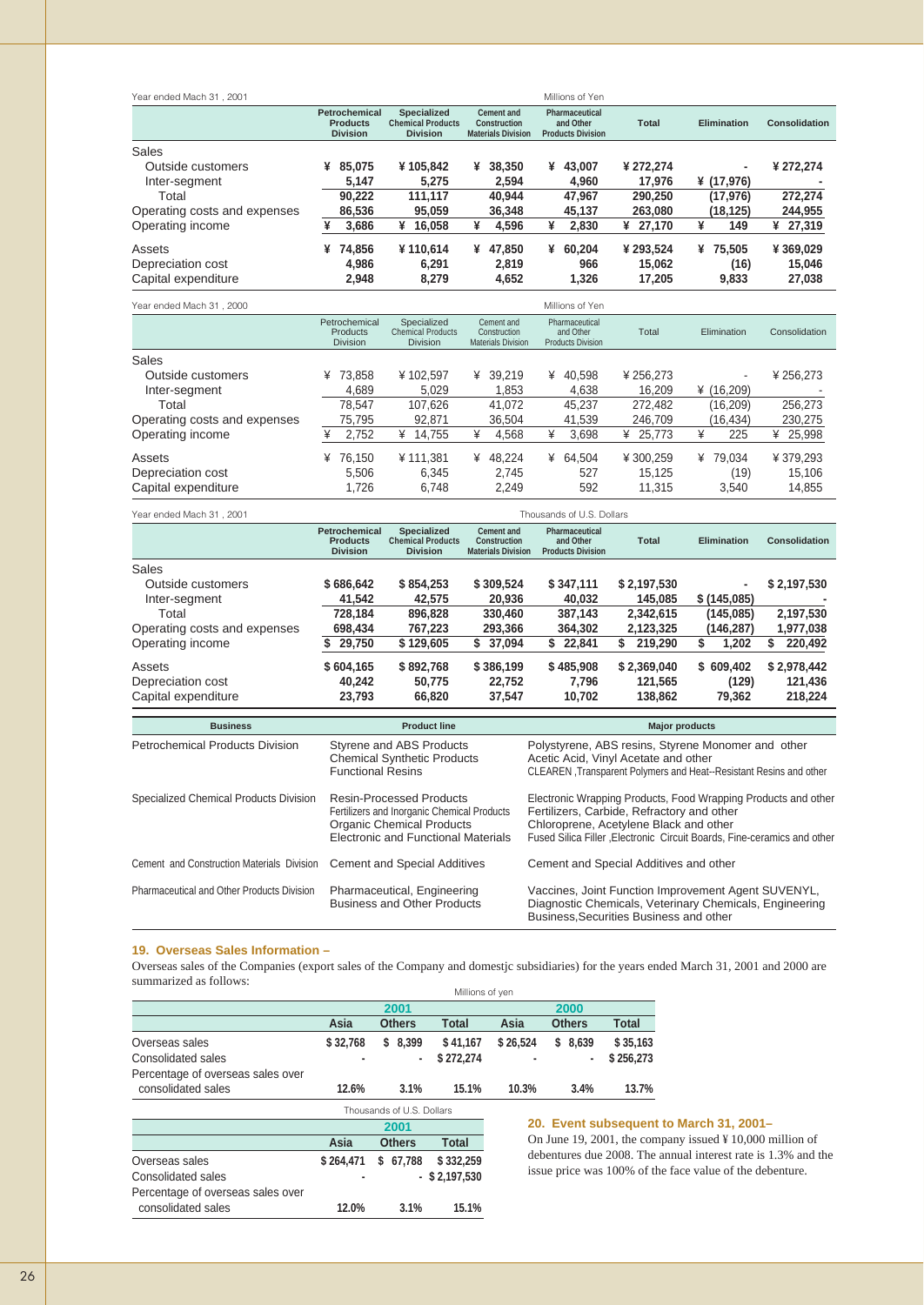# **ChuoAoyama Audit Corporation**

# **PRICEWATERHOUSE COPERS**

Kasumigaseki Bldg. 32nd Floor 3-2-5, Kasumigaseki, Chiyoda-ku, Tokyo 100-6088, Japan

## **Report of Independent Certified Public Accountants**

**To the Board of Directors of**

### **Denki Kagaku Kogyo Kabushiki Kaisha**

We have audited the accompanying consolidated balance sheets of Denki Kagaku Kogyo Kabushiki Kaisha and its subsidiaries as of March 31, 2001 and 2000, and the related consolidated statements of income, shareholders' equity and cash flows for the years then ended, all expressed in Japanese yen. Our audits were made in accordance with auditing standards generally accepted in Japan and, accordingly, included such tests of the accounting records and such other auditing procedures as we considered necessary in the circumstances.

In our opinion, the consolidated financial statements referred to above present fairly the consolidated financial position of Denki Kagaku Kogyo Kabushiki Kaisha and its subsidiaries as of March 31, 2001 and 2000, and the consolidated results of their operations and their cash flows for the two years in the period ended March 31, 2001 in conformity with accounting principles generally accepted in Japan applied on a consistent basis.

As described in Note 2, effective for the year ended March 31, 2001, Denki Kagaku Kogyo Kabushiki Kaisha and its subsidiaries have adopted new Japanese accounting standards for financial instruments, accrued retirement benefits, and translation of foreign currency accounts.

The amounts expressed in U.S. dollars, which are provided solely for the convenience of the readers, have been translated on the basis set forth in Note 1 to the accompanying consolidated financial statements.

Chuo Aoyamo Audit Corporation

Tokyo, Japan June 28, 2001

#### **Notice to readers**

The accompanying consolidated financial statements are not intended to present the consolidated financial position and results of their operations and their cash flows in accordance with accounting principles and practices generally accepted in countries and jurisdictions other than Japan. The standards, procedures and practices to audit such financial statements are those generally accepted and applied in Japan.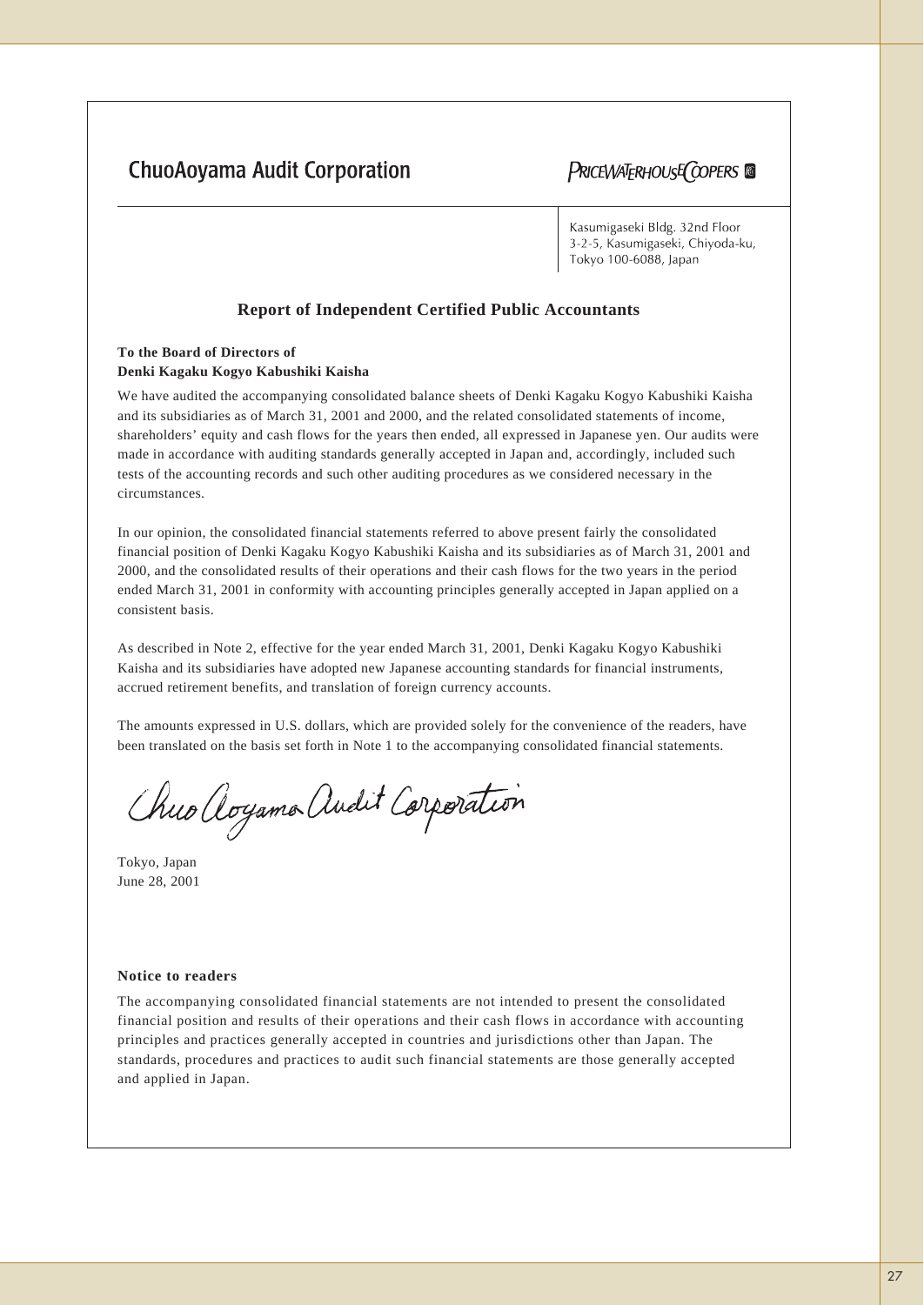# **Corporate Data**

**Established** 1st May, 1915

**Paid-in Capital** ¥35,303 million (US\$284.9 million)

# **Employees**

3,033

## **Directory**

— Head Office Sanshin Bldg., 1-4-1, Yurakucho, Chiyoda-ku, Tokyo 100-8455, Japan Telephone: (03)3507-5055 Facsimile: (03)3507-5059 URL: http://www.denka.co.jp/ — Branches Osaka, Nagoya, Fukuoka, Niigata, Toyama, Sapporo, Nagano, Sendai, Takasaki, Shizuoka, Akita, Morioka, Hiroshima, Takamatsu, Kagoshima — Production Facilities Omi(Niigata), Omuta(Fukuoka), Chiba, Shibukawa(Gunma)

# **Overseas Subsidiaries**

### **Denka Corporation**

780 Third Avenue, 32nd Floor, New York, NY 10017, U.S.A. Telephone: 1(212)688-8700 Facsimile: 1(212)688-8727 E-mail: sat-yamamoto@email.msm.com

## **Denka Chemicals GmbH**

Köigsallee 60, D-40212 Düseldorf, F.R. Germany Telephone: 49(211)130990 Facsimile: 49(211)329942 E-mail: i.ishida@doitsu.de

## **Denka Singapore Private Limited Denka Advantech Private Limited**

Hong Leong Building, 16 Raffles Quay #18-03, Singapore 048581 Telephone: 65-224-1305 Facsimile: 65-224-3840 E-mail: toshio-imai@denka.co.jp

# **Board of Directors and Auditors**

(As of 28 June, 2001)

**Chairman** Tsuneo Yano\*

**President** Toshio Hiruma\*

# **Senior Managing Directors**

Takashi Matsukami\* Takeshi Furuya\*

### **Exective Directors**

Mitsuru Nakashima Tadashi Ozawa

# **Managing Directors**

Yukihide Kondo Seiji Takigawa Michio Ohtake Higashi Ito Seiki Kawabata Yoshiaki Mikami

### **Directors**

Masaji Ishii Shunichi Hayashi Hisao Wakuri Kenichi Tsuchigame Keisuke Takagi Shinichiro Asai Kei Hayashi Hideki Matsumura

## **Standing Auditors**

Takakazu Koyama Yukinori Tohtake

### **Auditors**

Masakazu Koma Kenji Fujinuma

\*Representative Director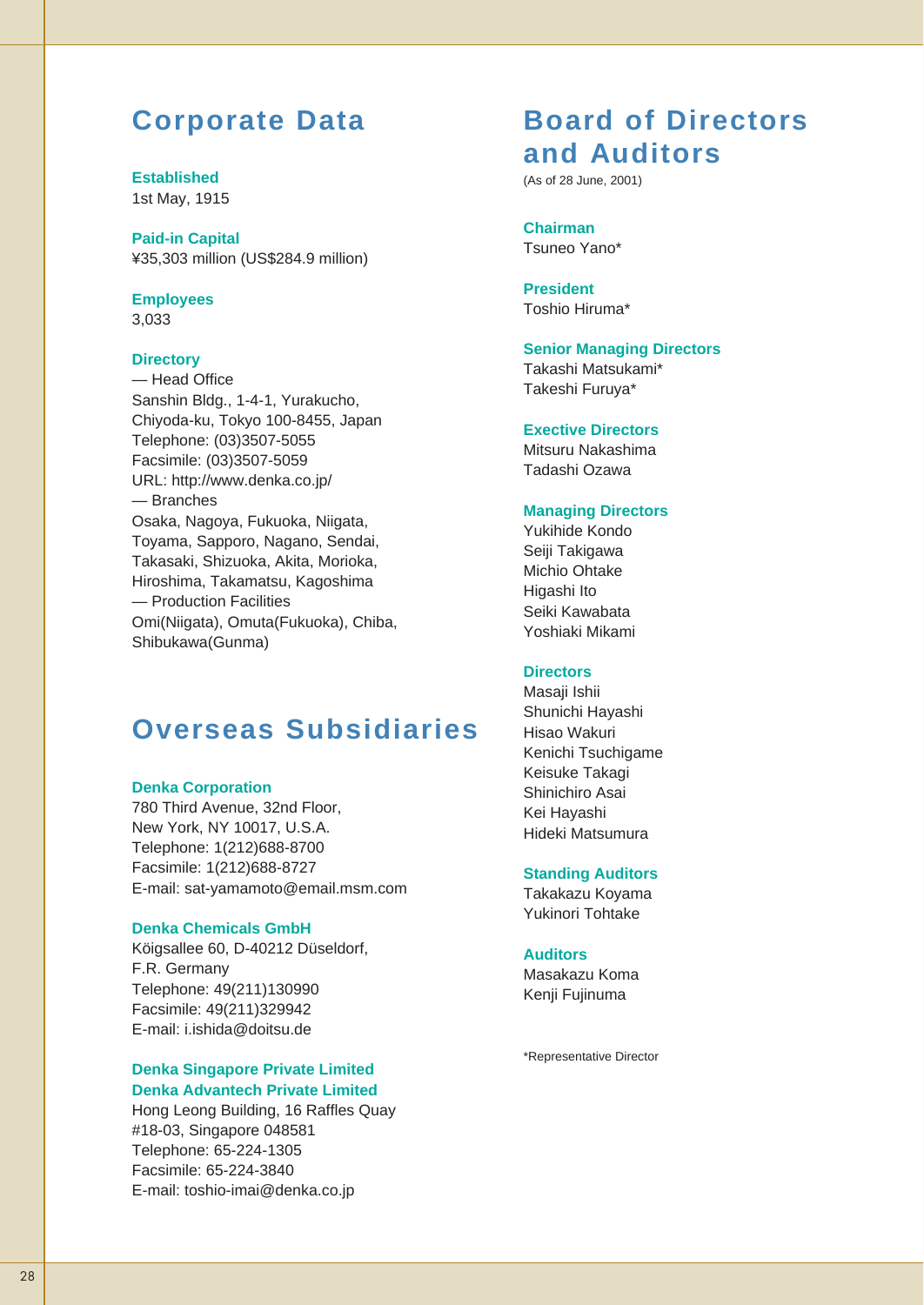# **Shareholders Information**

(As of 31 March, 2001)

## **Total Number of Authorized Shares**

1,584,070,000

## **Shares of Common Stock Issued**

459,419,390

# **Shareholders**

59,699

| Number of shares held<br>(thousands) | Ratio of total shares<br>out standing (%) |  |
|--------------------------------------|-------------------------------------------|--|
| 65,180                               | 14.18                                     |  |
| 16,840                               | 3.66                                      |  |
| 16,567                               | 3.60                                      |  |
| 16,271                               | 3.54                                      |  |
| 10,380                               | 2.25                                      |  |
| 10,100                               | 2.19                                      |  |
| 9,777                                | 2.12                                      |  |
| 9,713                                | 2.11                                      |  |
| 8,175                                | 1.77                                      |  |
| 7,750                                | 1.68                                      |  |
|                                      |                                           |  |

\*Shares held by the institutions noted with an asterisk are shares held in its fiduciary capacity as trustee.

# **Breakdown of Shareholders**

Individuals, Other 112,386 (24.72%) Foreign Corporations Individuals 47,968 (10.55%) (thousands)

> Other Corporations 25,991 (5.72%)

Securities Companies 2,892 (0.64%)

Government

2

and Local Government

Financial, Institutions 265,325 (58.37%)